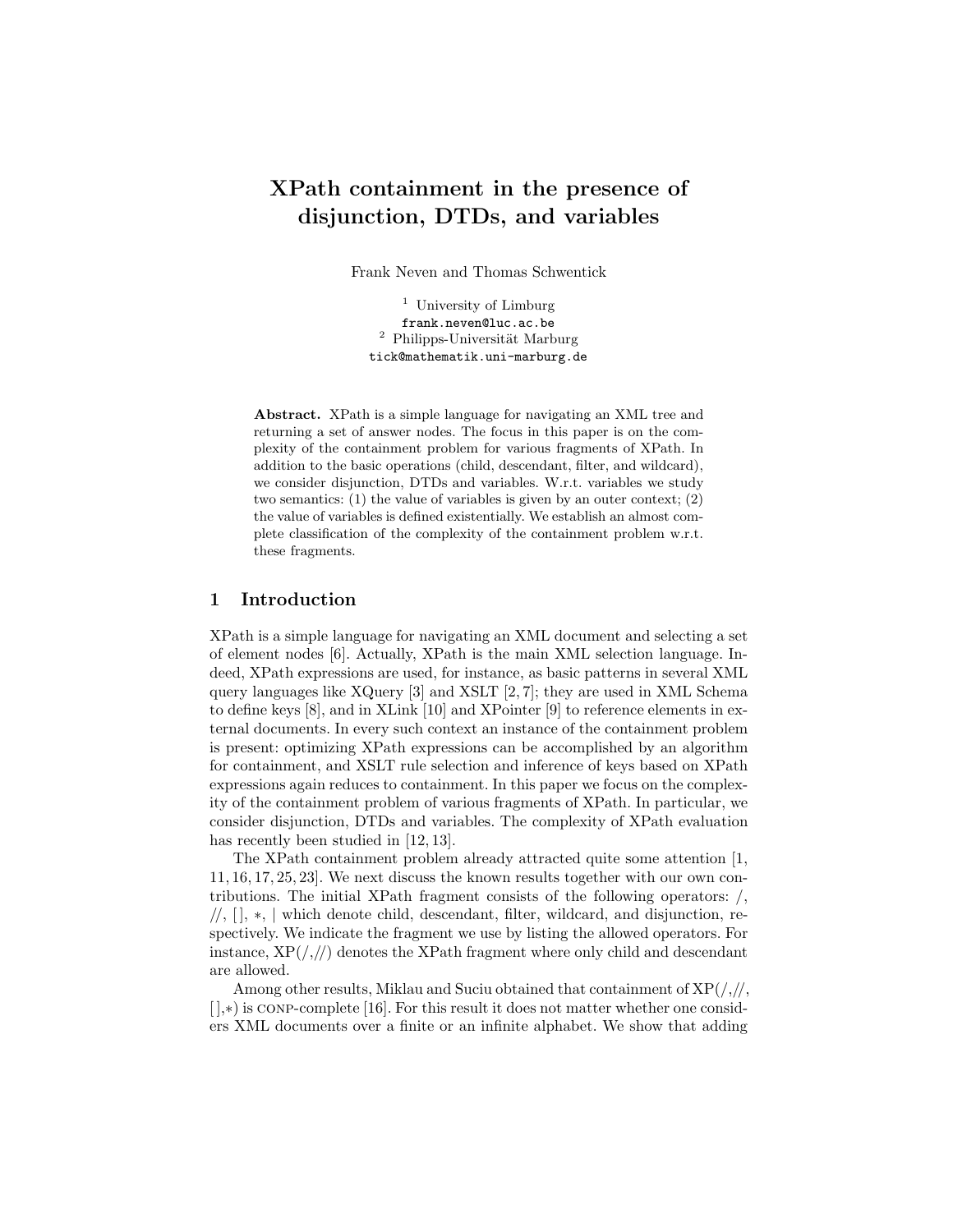disjunction to this fragment does not make the containment problem harder when the input alphabet is infinite. The proof is an extension of their canonical model technique. However, when XML documents are restricted to a finite alphabet the containment problem turns pspace-complete. The reason for this complexity jump is that when the alphabet is finite, disjunction allows to express negation (like is the case with regular expressions), and negation allows for a reduction from CORRIDOR TILING  $[5]$ . The upper bound is obtained by a reduction to the containment problem of alternating tree automata on bounded trees.

Deutsch and Tannen consider XPath containment in the presence of DTDs and Simple XPath Integrity Constraints (SXICs) [11]. They obtain that this problem is undecidable in general and in the presence of bounded SXICs and DTDs. When only DTDs are present they have a pspace lower bound and leave the exact complexity as an open question. We show that containment testing for  $XP(DTD, /, / /, [ \cdot , * , \cdot ])$  is in EXPTIME and obtain that containment of  $XP(DTD,/,//,|)$  and  $XP(DTD,/,//,|]$ ,\*) is hard for EXPTIME. The upper bound is obtained by a reduction to containment of unranked tree automata [21]. The presence of the DTD allows for a reduction from TWO-PLAYER CORRI- $\Delta$  DOR TILING [5]. We do not know much about the complexity of more restrictive fragments in the presence of DTDs. In fact, we can only prove that containment of  $XP(DTD, /, [1])$  is conp-complete and containment of  $XP(DTD, //, [1])$  is conphard. It is not clear whether or how the upper bound proof can be extended to include, for instance, the descendant operator. Further, we show that in the presence of very simple DTDs and node-set inequality the containment problem is undecidable. The DTD can be eliminated when a modest form of negation is allowed: negation that can express that a node cannot have a certain label.

The XPath recommendation allows variables to be used in XPath expressions on which equality tests can be performed. For instance,  $//a[\$x = \textcircled{b}][\$y \neq \textcircled{c}]$ selects all a-descendants whose b-attribute equals the value of variable  $x$  and whose  $c$ -attribute differs from the value of variable  $y$ . However, under the XPath semantics the value of all variables should be specified by the outer context (e.g., in the XSLT template in which the pattern is issued). So the semantics of a pattern is defined w.r.t. a variable mapping. We show that the complexity of containment is pspace-complete under this semantics. For the lower bound, it suffices to observe that with variables a finite alphabet can be simulated. We obtain the upper bound by reducing the containment problem to the containment of several patterns without variables.

In addition to the XPath semantics, Deutsch and Tannen [11] considered an existential semantics for variables: a pattern matches a document if there is an assignment for the variables such that the pattern matches w.r.t. this assignment. W.r.t. the existential semantics they showed that containment of  $XP(\frac{1}{2},\frac{1}{2},\frac{1}{2})$  and  $XP(\frac{1}{2},\frac{1}{2},\frac{1}{2})$  is  $\Pi_2^P$ -hard, and that containment of  $XP(\sqrt{1/2},[1],[{\rm vars})$  under fixed bounded SXICs is in  $\Pi_2^P$ . We extend their result by showing that containment of  $XP(\frac{1}{1}, \frac{1}{1}, \frac{1}{1}, \frac{1}{1}, \frac{1}{1}, \frac{1}{1}, \frac{1}{1}, \frac{1}{1}, \frac{1}{1}, \frac{1}{1}, \frac{1}{1}, \frac{1}{1}, \frac{1}{1}, \frac{1}{1}, \frac{1}{1}, \frac{1}{1}, \frac{1}{1}, \frac{1}{1}, \frac{1}{1}, \frac{1}{1}, \frac{1}{1}, \frac{1}{1}, \frac{1}{1}, \frac{1}{1}, \frac{1}{1}, \frac{1}{1}, \frac{1}{1$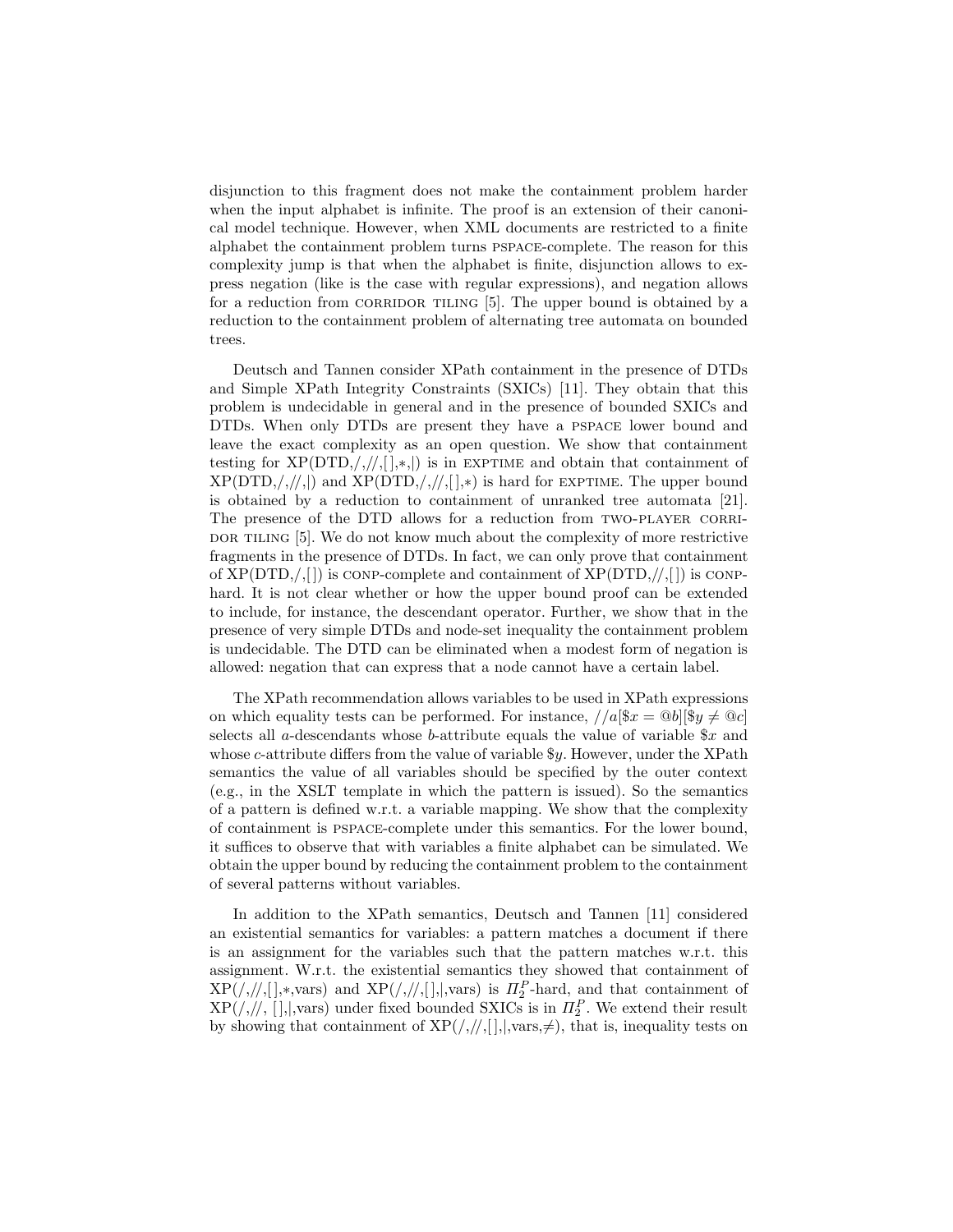variables and attribute values are allowed, remains in  $\Pi_2^P$ . Interestingly, when  $*$ is added, the problem turns undecidable.

In a recent paper, Wood obtained that containment of  $XP(\frac{1}{1},\frac{1}{2})$  in the presence of DTDs is decidable [23]. He also studies conditions for which containment under DTDs is in PTIME. Benedikt, Fan, and Kuper study the expressive power and closure properties of fragments of XPath [1]. They also consider sound and complete axiom systems and normal forms for some of these fragments.

This paper is organized as follows. In Section 2, we define DTDs and the basic XPath fragments. In Section 3, 4, and 5 we consider disjunction, DTDs, and variables, respectively. We conclude in Section 6.

Due to space limitations we only provide sketches of proofs.

#### **2 Preliminaries**

In the present section, we define trees, DTDs, and the core of XPath.

For the rest of this paper we fix a recursively enumerable infinite alphabet  $\Sigma$ and a recursively enumerable infinite set of data values **D**. A is always a finite set of attributes. An XML document is faithfully modelled by a finite  $\Sigma$ -tree where the attributes of the nodes have **D**-values.

Formally, a *tree domain*  $\tau$  *over* N is a subset of N<sup>\*</sup>, such that if  $v \cdot i \in \tau$ , where  $v \in \mathbb{N}^*$  and  $i \in \mathbb{N}$ , then  $v \in \tau$ . Here, N denotes the set of natural numbers without zero. If  $i > 1$  then also  $v \cdot (i - 1) \in \tau$ . The empty sequence, denoted by ε, represents the root. We call the elements of τ *vertices*. A vertex w is a *child* of a vertex v (and v the *parent* of w) if  $vi = w$ , for some i.

**Definition 1.** A  $(\Sigma, A)$ -tree is a triple  $t = (\text{dom}(t), \text{lab}_t, \lambda_t)$ , where  $\text{dom}(t)$  is a tree domain over  $\mathbb{N}$ ,  $\text{lab}_t : \text{dom}(t) \to \Sigma$ , and, for each  $a \in A$ ,  $\lambda_t^a : \text{dom}(t) \to \mathbf{D}$ are functions. Intuitively,  $\text{lab}_t(v)$  is the label of v, while  $\lambda_t^a(v)$  is the value of v's a-attribute.

When  $\Sigma$  and  $\overline{A}$  are clear from the context or not important, we sometimes say tree rather than  $(\Sigma, A)$ -tree. Of course, in real XML documents not every element has the same attributes. Further, there can be nodes with mixed content, but these can easily be modeled by using dummy intermediate nodes [2]. We only make use of attributes in Section 5.

We formalize a DTD as a context-free grammar with regular expressions on the right-hand side of rules.

**Definition 2.** A *DTD* is a tuple  $(d, S_d, \Sigma_d)$  where  $\Sigma_d$  is a finite subset of  $\Sigma$ ,  $S_d \in \Sigma_d$  is the start symbol, and d is a mapping from  $\Sigma_d$  to the set of regular expressions over  $\Sigma_d$ . A tree t matches a DTD d iff  $lab_t(\varepsilon) = S_d$  and for every  $u \in \text{dom}(t)$  with n children,  $\text{lab}_t(u_1) \cdots \text{lab}_t(u_n) \in L(d(\text{lab}(u)))$ . We denote by  $L(d)$  the set of all trees that satisfy d.

Note that DTDs do not constrain the value of attributes in any way. We usually refer to a DTD by d rather than  $(d, S_d, \Sigma_d)$ .

We next define the core fragment of XPath that we will consider in Sections 3 and 4.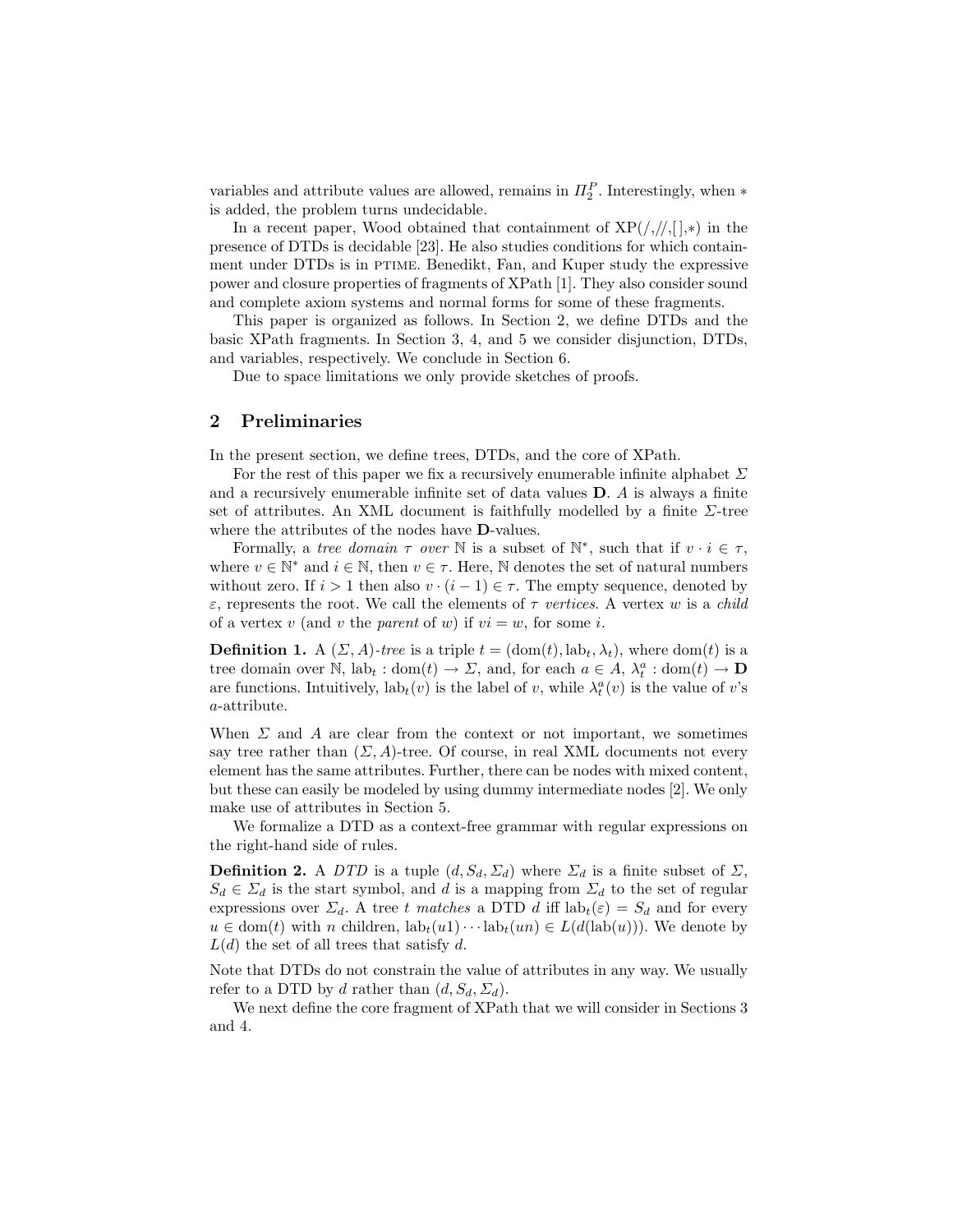**Definition 3.** An XP-*expression* is an expression defined by the following grammar:

| $p := p_1   p_2$ | (disjunction)     |
|------------------|-------------------|
| /p               | (root)            |
| $\frac{1}{p}$    | (descendant)      |
| $ p_1/p_2$       | (child)           |
| $ p_1 /p_2$      | (descendant)      |
| $ p_1[p_2] $     | $\text{(filter)}$ |
|                  | (element test)    |
| $\ast$           | (wildcard)        |

Here,  $\sigma \in \Sigma$ .

It remains to define the semantics of XP expressions. In brief, every XP expression p induces a mapping  $[p]_t : dom(t) \mapsto 2^{dom(t)}$ . This mapping is defined w.r.t. a tree t. We inductively define  $[p]_t$  as follows: for all  $u \in \text{dom}(t)$ ,

$$
\begin{aligned}\n&= \llbracket p_1 \mid p_2 \rrbracket_t(u) := \llbracket p_1 \rrbracket_t(u) \cup \llbracket p_2 \rrbracket_t(u);\n\\
&= \llbracket /p \rrbracket_t(u) := \begin{cases}\n\llbracket p \rrbracket_t(\varepsilon) & \text{if } u = \varepsilon; \\
\emptyset & \text{otherwise;} \\
&= \llbracket //p \rrbracket_t(u) := \{ v \mid \exists w : v \in \llbracket p \rrbracket_t(w) \}; \\
&= \llbracket p_1/p_2 \rrbracket_t(u) := \{ v \mid \exists w \in \mathbb{N}^*, z \in \mathbb{N} : w \in \llbracket p_1 \rrbracket_t(u) \text{ and } v \in \llbracket p_2 \rrbracket_t(wz) \}; \\
&= \llbracket p_1/p_2 \rrbracket_t(u) := \{ v \mid \exists w \in \mathbb{N}^*, z \in \mathbb{N}^* \setminus \{\varepsilon\} : w \in \llbracket p_1 \rrbracket_t(u) \text{ and } v \in \llbracket p_2 \rrbracket_t(wz) \}; \\
&= \llbracket p_1 \rrbracket p_2 \rrbracket_t(u) := \{ v \mid v \in \llbracket p_1 \rrbracket_t(u) \text{ and } \llbracket p_2 \rrbracket_t(v) \neq \emptyset \}; \\
&= \llbracket \ast \rrbracket_t(u) := \begin{cases}\n\{u\} & \text{if } \text{lab}_t(u) = \sigma; \\
\emptyset & \text{otherwise;} \\
\end{cases}\n\end{aligned}
$$

Obviously, XPath expressions express unary queries. However, we can also use expressions for Boolean queries by testing whether  $[\![p]\!]_t(\varepsilon) \neq \emptyset$ . We denote the latter also by  $t \models p$  or say that t matches p. Like in [16], we can reduce containment testing of unary queries to containment of Boolean queries by introducing new labels.

**Definition 4.** We say that p is *contained* in q, denoted  $p \subseteq q$ , if for all  $t, t \models p$ implies  $t \models q$ . For a DTD d, p is *contained* in q *w.r.t.* d, denoted  $p \subseteq_d q$ , if for all  $t \in L(d)$ ,  $t \models p$  implies  $t \models q$ .

As already mentioned in the introduction, we denote the fragment of XP under consideration by listing the allowed operators. Element test is always allowed.

In Definition 3, we allow absolute expressions, as opposed to relative ones, to appear within filter expressions. For instance, in the expression  $//a]/c//b$ ,  $/c//b$ looks for a b starting at the children of the c-labeled root rather than starting from a. When no disjunction is present we can always move such expressions to the top and introduce a new root symbol. For instance, suppose we are given  $/|a|/c|/b|$  and  $/|a|$  then we take the expressions  $/ \frac{1}{2}$   $/ |a|/c|/b|$  and  $/ \frac{1}{\sqrt{a}}$ . In the proofs for fragments where disjunction is present, we always go through their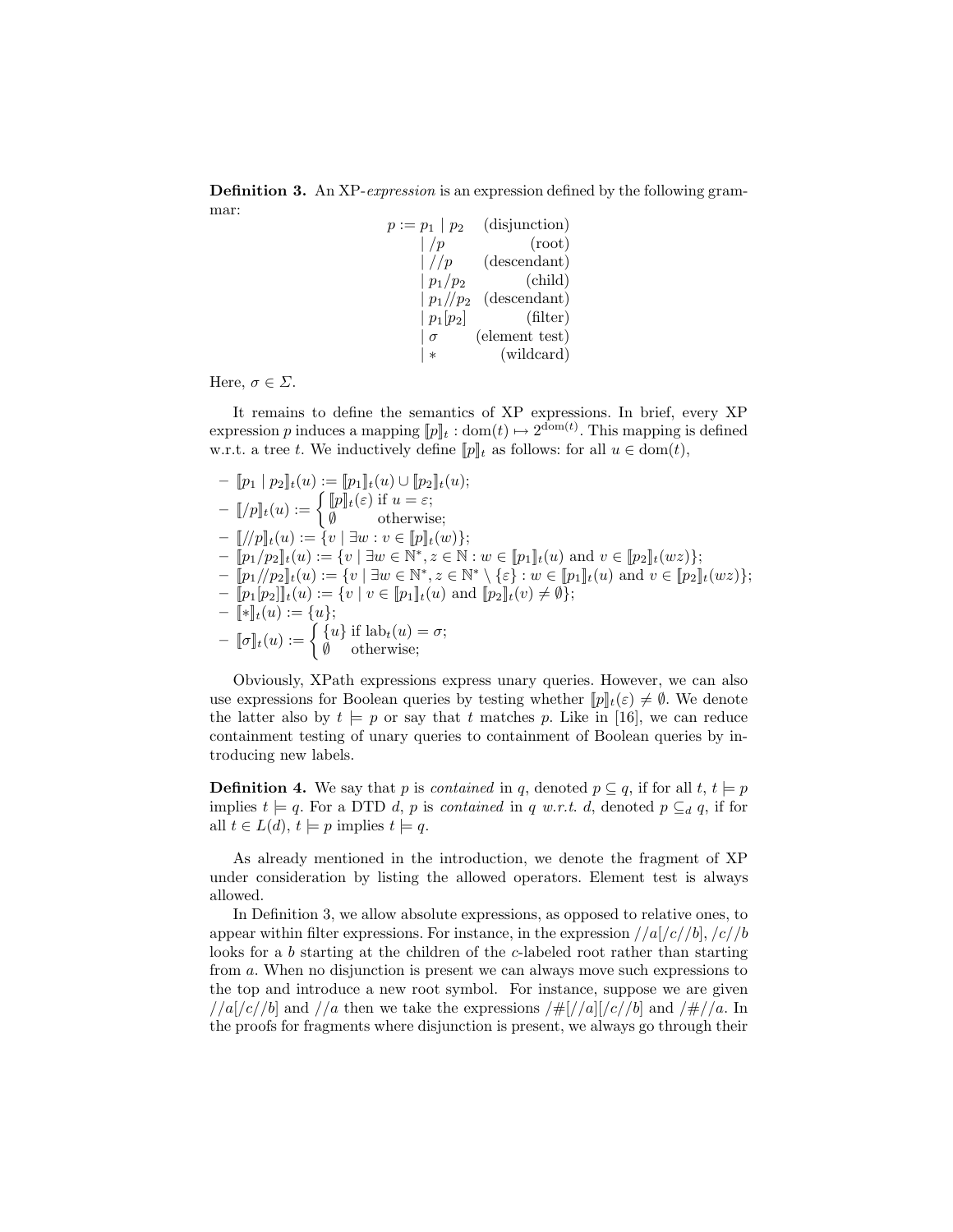DNF, that is, for every expression q we take the equivalent expression  $q_1 \mid \cdots \mid q_n$ where no  $q_i$  contains disjunction. In each of the disjuncts we can move absolute expressions to the root. For this reason, we do not deal with absolute filter expression in the upper bound proofs of this paper. But it should be pointed out that we make significant use of absolute path expressions in the proof of undecidability in the presence of DTDs and node-set inequality (Theorem 10).

In some proofs, we view patterns p from  $XP(\frac{1}{1},\frac{1}{2})$  as *tree patterns* as described by Miklau and Suciu [16]. From this point of view a tree  $t$  matches a pattern  $p$  iff there is a homomorphism from (the tree pattern associated with)  $p$  to  $t$ , i.e., a mapping which respects labels, child and descendant, (and does not care about \*). For example, the pattern  $a/b/(c|d|[*/e]$  corresponds to the tree pattern in Figure 1. Single edge and double edge correspond to child and descendant relation. All nodes of the input tree that can be mapped onto the x-labelled node are selected.



**Fig. 1.** The tree pattern corresponding to  $a/b//c[d][*/e]$ 

# **3 The base cases:** */***,** *//***,** [ ]**,** *|***, and** *∗*

Milkau and Suciu showed that  $XP(\frac{1}{1},\frac{1}{2})$  is CONP-complete [16]. In this section, we add | and show that containment remains in conp. Containment is even hard for CONP when | is considered in isolation with  $\frac{\partial (r)}{\partial x}$ . In fact, during the write up of this paper, we noted that Miklau and Suciu already mention these results in their discussion section but do not provide proofs. For this reason we decided to include the proofs in this paper. Moreover, we want to stress that the reason there is an CONP upper bound is because the alphabet  $\Sigma$  is infinite. Indeed, when we restrict to a finite alphabet, then  $XP(\frac{\pi}{\sqrt{2}})$  becomes hard for pspace.

**Theorem 5.** *1. Containment of*  $XP(\frac{1}{2}, \frac{1}{2})$ *, expressions is in CONP*;

- *2. Containment of* XP(/, |)*-expressions is* conp*-hard.*
- *3. Containment of* XP(//, |)*-expressions is* conp*-hard.*

*Proof.* (sketch) The hardness proofs are rather straightforward and are omitted. We proceed with the proof of  $(1)$ . We develop a criterion which allows to check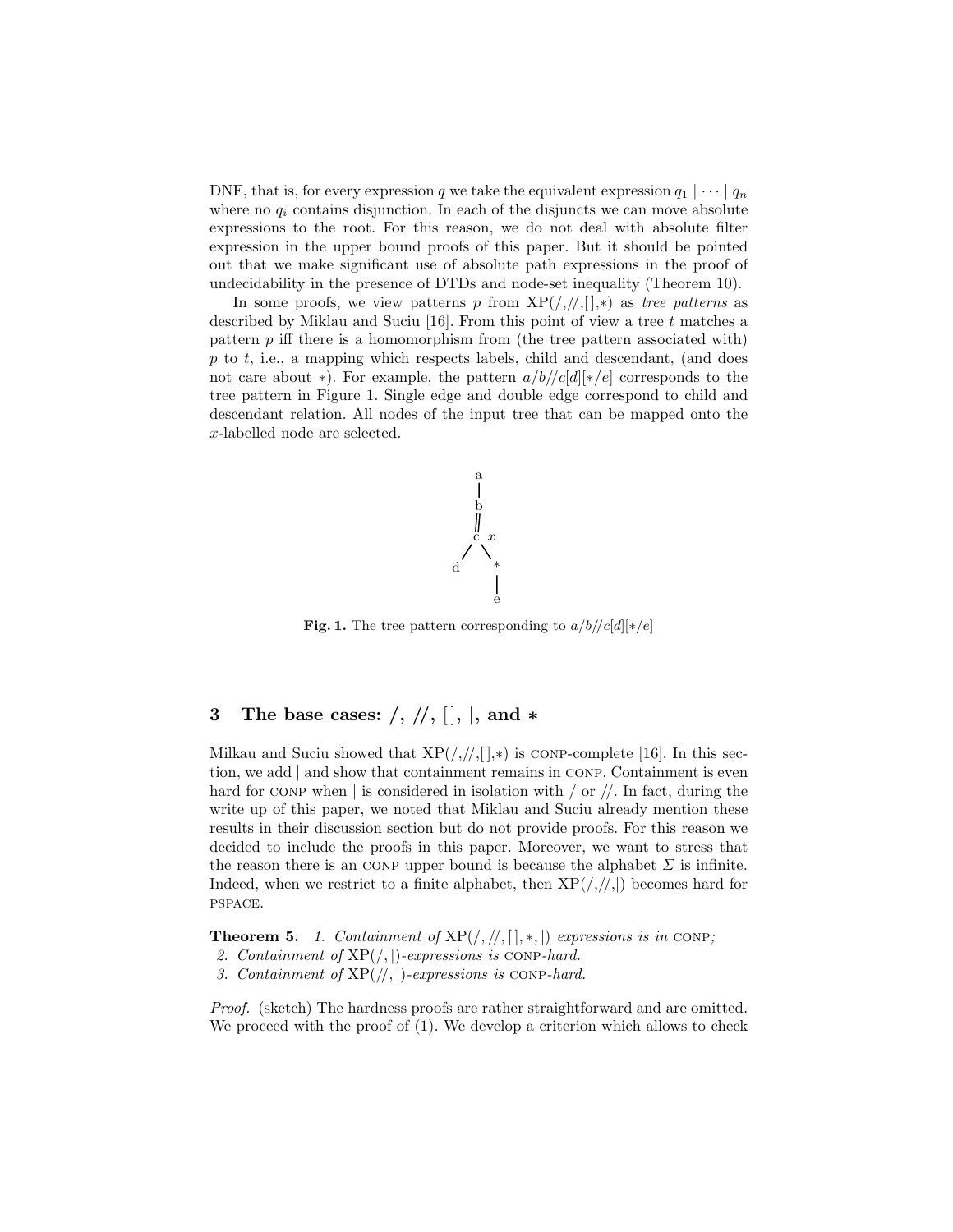in NP whether, for given patterns p and q,  $p \not\subseteq q$ . Let p and q be fixed and let  $p_1|...|p_l$  and  $q_1|...|q_{l'}$  be the disjunctive normal forms (DNFs) of p and q, respectively. Hence, each  $p_i$  and  $q_j$  is a pattern from  $XP(\frac{\pi}{2}, \frac{\pi}{2})$ . Let n and m denote the maximum number of nodes in a pattern  $p_i$  and  $q_j$ , respectively. Let  $T(p,q)$  be the set of trees with at most  $2n(m+2)$  nodes that are labelled with labels that occur in p and with the new label  $\#$  not occurring in p nor in q. It is possible to prove the following claim:

*Claim.*  $p \nsubseteq q \Leftrightarrow$  there is a  $t \in T(p,q)$  such that  $t \models p$  but  $t \not\models q$ .

It remains to show how the above criterion can be used for an np-algorithm that checks whether  $p \not\subseteq q$ . The algorithm simply guesses a pattern  $p_i$  from the DNF of  $p$  (by nondeterministically choosing one alternative for each  $\mid$  in  $p$ ) and a  $t \in T(n,m)$ . Then it checks that  $t \models p_i$  and  $t \not\models q$ . The latter can be done in polynomial time as shown in [13].  $\Box$ 

When the alphabet is finite, the containment problem becomes pspacecomplete. Actually, the finite alphabet allows us to express that an element name in the XML document does not occur in a certain set. This is the only property we need. Therefore, if we extend the formalism with an operator  $*_{\not\in S}$ for a finite set  $S$ , expressing that any symbol but one from  $S$  is allowed, then containment would also be hard for pspace.

**Theorem 6.** *When* Σ *is finite,*

- *1. containment of*  $XP(\frac{1}{2}, \frac{1}{2})$ *-expressions is in* PSPACE; and
- *2. containment of* XP(/, //, |)*-expressions is* pspace*-hard.*

*Proof.* (sketch) *Upper bound.* Let k be a natural number. We say that a tree is k*-bounded* if it has at most k non-unary nodes (that is, nodes with more than one child) and every node has rank at most  $k$  (that is, at most  $k$  children). Let p and q be two patterns in  $XP(\cdot, \frac{1}{2}, \frac{1}{2})$ . Let  $f(p)$  denote the number of filter expressions in  $p$ . It is easy to see that  $p$  is contained in  $q$  iff  $p$  is contained in  $q$ on the class of  $f(p)$ -bounded trees. Indeed, suppose there is a t such that  $t \models p$ and  $t \not\models q$ . Let the DNF of p and q be  $p_1|\cdots|p_n$  and  $q_1|\cdots|q_m$ . Note that each disjunct has at most as many of filter expressions as the original XP expression. Let i be such that  $t \models p_i$ . Hence, there is a  $(/, \# \text{)}$ ,  $| \cdot |$ , \*)-homomorphism h from  $p_i$  to t (as defined in the proof of Theorem 5). Let V be the set of nodes on the image of h. Let s be the tree obtained from t by deleting all nodes that are not in V and are not ancestors of nodes in V. Then, clearly, s is  $f(p)$ -bounded,  $s \models p_i$  and  $s \not\models q_j$  for all j (otherwise,  $t \models q_j$ ).

By ATA we denote the class of ranked alternating top-down automata [22]. We say that an automaton is *bounded* iff there is a k such that whenever a tree is accepted by the automaton it is k-bounded.

Given two patterns p and q in  $XP(\cdot, \frac{1}{n}, k, k)$ , let  $n = f(p)$ . The remainder of the proof consists of two steps:  $(1)$  we show that p can be transformed into an *n*-bounded automaton  $M_p$  such that p and  $M_p$  are equivalent on n-bounded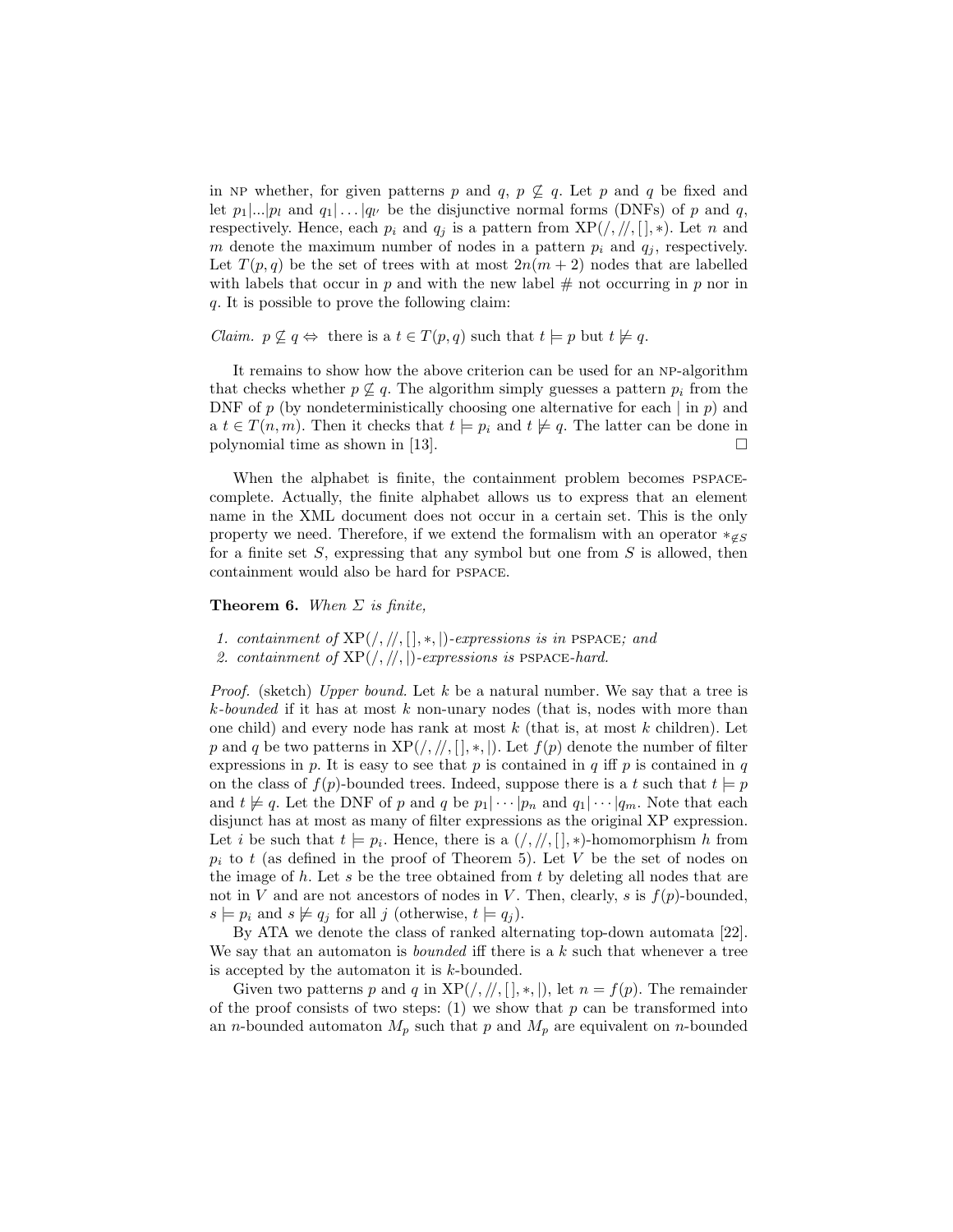trees;  $(2)$  we show that containment of *n*-bounded automata is in PSPACE. Details are omitted.

*Lower bound.* We make use of a reduction from CORRIDOR TILING which is known to be hard for PSPACE [5]. Let  $T = (D, H, V, \overline{b}, \overline{t}, n)$  be a tiling system. Here,  $D = \{a_1, \ldots, a_k\}$  is a finite set of tiles;  $H, V \subseteq D \times D$  are horizontal and vertical constraints, respectively;  $\bar{b} = (b_1, \ldots, b_n), \bar{t} = (t_1, \ldots, t_n)$  are *n*-tuples of tiles; *n* is a natural number in unary notation. A player places tiles on an  $n \times \mathbb{N}$ board (*n* columns, unlimited rows). On this board the bottom row is tiled with  $\bar{b}$ . Every placed tile should satisfy the horizontal and vertical constraints. The top row should be tiled with  $\bar{t}$ . The problem is to determine whether a tiling exists.

We use a string representation of the  $n \times N$  board where every row is delimited by  $\#$  and the last symbol is \$. The XP pattern q selects all strings that do not encode a tiling. As  $\Sigma$  we take  $D \cup \{\#, \$\}.$  By  $D^i$  we denote the pattern  $(a_1|\cdots|a_k)$ , repeated i times which describes i successive symbols of D. The pattern p is  $//\$  assuring that the string contains the symbol  $\$ . The pattern q is the disjunction of the following patterns:

- $-$  a row has the wrong format:  $\bigcup_{i=0}^{n-1} // \# D^i \# \cup \bigcup_{i=0}^{n-1} / D^i / \# \cup \bigcup_{i=0}^{n-1} // \# D^i /$ \$∪  $//D^{n+1};$
- **–** \$ occurs inside the string: //\$/(D ∪ {\$}∪{#});
- **–** the string does not begin with b: -n <sup>i</sup>=1 /b1/ ··· /b<sup>i</sup>−<sup>1</sup>/( aj -<sup>=</sup>b<sup>i</sup> <sup>a</sup><sup>j</sup> );
- the string does not end with  $t: \bigcup_{i=1}^n (\bigcup_{a_j \neq t_i}^n a_j)/t_{i+1}/ \cdots /t_n/\$$
- **−** some horizontal constraint is violated: $\bigcup_{(d_1,d_2)\notin H}^{d_1}/(d_1/(D \cup \{\#\})^{n+1}/d_2;$
- − some vertical constraint is violated:  $\bigcup_{(d_1,d_2)\notin V}/d_1/d_2$ .

Now, T has a solution iff  $p \nsubseteq q$ . Clearly, if T has a solution then we can take the string encoding of the tiling as a counter example for the containment of  $p$ and q. Conversely, if  $p \not\subseteq q$  then there is a, not necessarily unary, tree t with one branch s ending on a \$ such that  $s \models p$  and  $s \not\models q$ . So, this branch encodes a solution for  $T$ .

#### **4 Containment in the presence of DTDs**

Deutsch and Tannen obtained a pspace lower bound on the complexity of containment in the presence of DTDs. In the general case, we prove that the complexity is exptime-complete. We also have a modest np-completeness result on the fragment using only / and [ ]. We do not know how to extend the upper bound proof to include // or ∗. Finally, we show that adding nodeset comparisons w.r.t.  $=$  and  $\lt$  leads to undecidability. In fact, when a modest form of negation is introduced expressing that certain labels cannot appear as a child of a node, the DTD can be dispensed with. The results of this section are summarized in Table 1.

We start with a fragment in p. The lower bounds in Theorem 5 and in Theorem 8 show that this is the largest fragment whose complexity of containment w.r.t. DTDs is in p.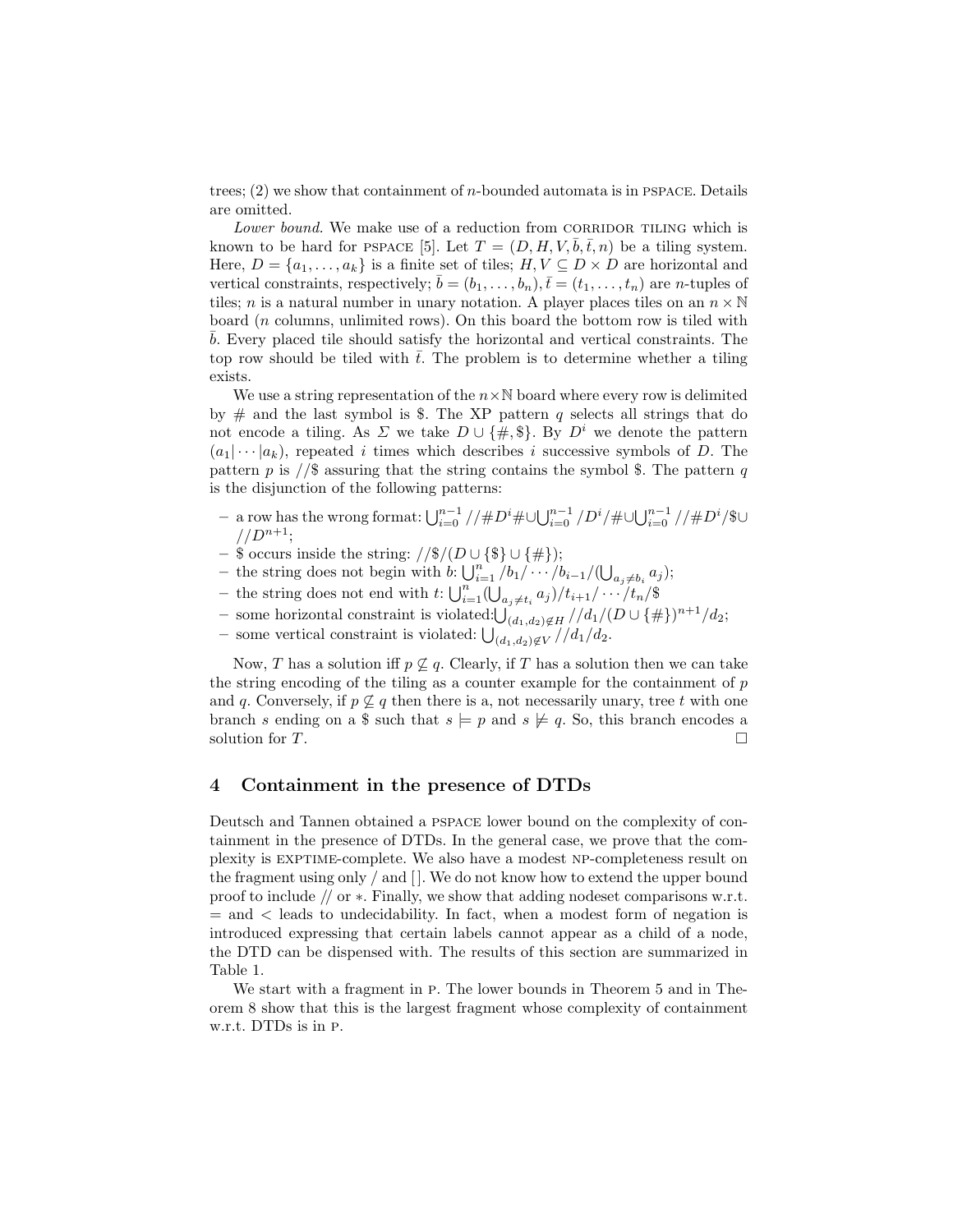|  |  | $\ast$ | complexity                                |
|--|--|--------|-------------------------------------------|
|  |  |        | in P                                      |
|  |  |        | CONP-complete                             |
|  |  |        | CONP-hard                                 |
|  |  |        | $\overline{\phantom{a}}$ EXPTIME-complete |
|  |  |        | EXPTIME-complete                          |
|  |  |        | EXPTIME-complete                          |
|  |  |        | undecidable with nodeset comparisons      |

**Table 1.** The complexity of containment in the presence of DTDs.

**Theorem 7.** *Containment of*  $XP(DTD, /, / /, *)$ *-expressions is in* P.

*Proof.* (sketch) Let d be a DTD and p, q be patterns of  $XP(DTD, /, / /, *)$ . Note that although  $p$  and  $q$  only can match paths it is not sufficient to reason about single paths in trees. It might be the case that whenever a tree  $t$  has a path which matches  $p$ , the DTD forces the tree to have a different path which matches  $q$ .

We construct a non-deterministic top-down tree automaton A that accepts a tree t if and only if (1) t conforms to d, (2)  $t \models p$ , and (3)  $t \not\models q$ . Once A is constructed it only remains to check that A does not accept any tree to conclude that  $p \subseteq_d q$ . This can be tested in polynomial time in |A|. Further, the construction time and the size of  $|A|$  are polynomial in the overall size of d, p, and q. Hence, the algorithm is indeed polynomial. Further details are omitted.  $\Box$ 

Next, we consider a fragment in CONP. It is open whether  $XP(DTD, /, []$  is a maximal fragment whose complexity of containment w.r.t. DTDs is in conp.

**Theorem 8.** *1. Containment testing for*  $XP(DTD, /, []$  *is in* CONP.

*2. Containment testing for* XP(*DTD*, /, [ ]) *is* conp*-hard.*

*3. Containment testing for* XP(*DTD*, //, [ ]) *is* conp*-hard.*

*Proof.* (sketch) We only prove (1). We present a nondeterministic algorithm CheckPnotq which checks, given a DTD d, a non-terminal s of d, an  $XP(/, [$ } pattern q and a set  $P = \{p_1, \ldots, p_n\}$  of  $XP(\vert)$ -patterns, whether there is a tree t with root symbol s which conforms to  $d$ , matches the patterns in  $P$ but does not match q. Clearly, invoking this algorithm with d, q,  $P = \{p\}$  and  $s = \text{root}(d)$  checks whether  $p \nsubseteq_d q$ .

A complication arises from the fact that the smallest counter example tree  $t$ might be of exponential size due to the constraints from  $d$ . Hence, we can not simply guess such a counter example.

We make use of two algorithms with slightly simpler tasks. Algorithm CheckP checks on input  $d, s, P$  whether there is a tree t with root s conforming to d which contains all the patterns from  $P$ . Algorithm Checknotq checks on input  $d, q$  whether there is a tree conforming to d with a root labelled by the root symbol of q which does *not* match q. The construction of the two algorithms is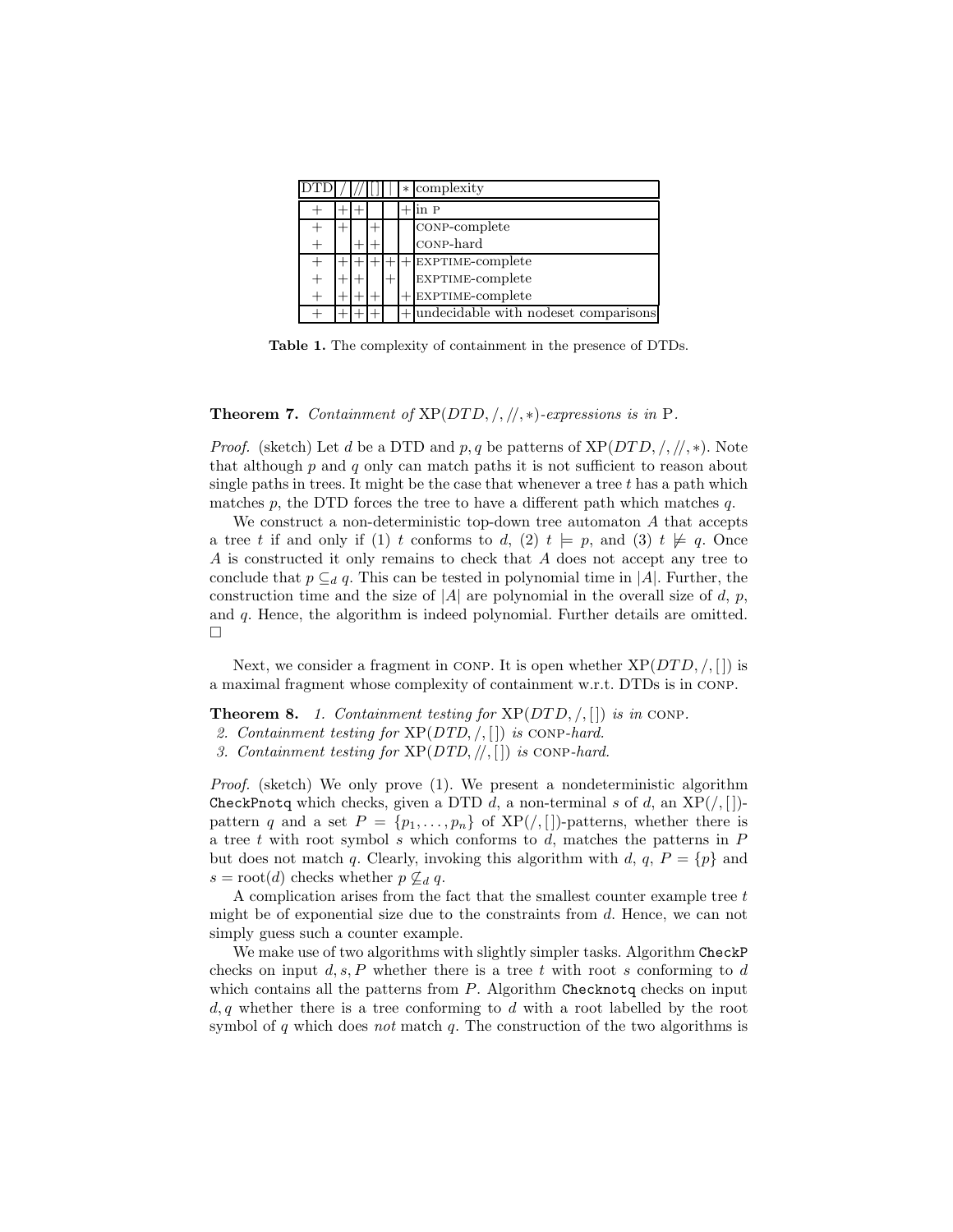omitted. Both work non-deterministically in polynomial time. In both algorithms and below, we make use of the following notation. For a DTD d let  $U(d)$  be the set of non-terminals  $a$  of  $d$  that are useful in the sense that there is a tree  $t$ with root label a that conforms to d.  $U(d)$  can be computed in polynomial (even linear) time from d by using standard methods.

Algorithm CheckPnotq proceeds as follows. Let  $d, s, P = \{p_1, \ldots, p_n\}, q$  be an input.

- **–** First, it checks whether all patterns in P have the root symbol s. If this is not the case it returns FALSE.
- **–** Next, it checks whether q has the root symbol s. If this is not the case it calls CheckP with parameters  $d, s, P = \{p_1, \ldots, p_n\}$  and returns TRUE iff CheckP does.
- It guesses a string u of length at most  $(|d| + 1)(l + 1)$  and verifies that u conforms to the regular expression of s in d and that all non-terminals in  $u$ are in the set  $U(d)$  of useful symbols.
- It guesses a child of the root of q. Let  $q'$  be the pattern rooted at this child.
- **−** For each  $i \in \{1, \ldots, n\}$ , it guesses a mapping  $f_i$  from the children  $v_1, \ldots, v_m$ of the root of  $p_i$  to the positions of u.
- **–** For each position j of u, which is in the image of at least one of the mappings  $f_i$ , it does the following
	- Let  $P'$  be the vertices that are mapped to j.
	- If  $u_j$  is the symbol of the root of  $q'$  then call CheckPnotq recursively with parameters  $d, u_j, P', q'.$
	- Otherwise call CheckP with parameters  $d, u_j, P'$ .
	- Let s' be the label at the root of  $q'$ . If s' does not occur in P' but in u it calls Checknotq with parameters  $d, q'$ .
- **–** It returns TRUE iff all the subcomputations return TRUE.

Clearly, this algorithm checks nondeterministically in polynomial time whether there is a counter example conforming to  $d$  which matches all patterns in  $P$  but not q. The reasoning for the correctness is similar to the case of CheckP.

We note that in the above theorem, (2) and (3) were also obtained by Wood [24].

When disjunction, or filter and wildcard come in to play, the complexity raises from p and conp to exptime.

**Theorem 9.** *1. Containment testing for*  $XP(DTD, /, / /, [], *, |)$  *is in* EXPTIME.

- 2. Containment testing for  $XP(DTD, /, / /, |)$  *is hard for* EXPTIME.
- *3. Containment testing for*  $XP(DTD, /, //,[],*)$  *is hard for* EXPTIME.

*Proof.* (sketch) The upper bound is shown by a translation to emptiness of an unranked tree automaton whose size is exponential in the input. See [18–20] for an overview of unranked tree automata.

First of all, we indicate that, for each  $XP(\frac{\pi}{2}, \frac{\pi}{2})$ -pattern p, one can construct in exponential time an exponential size deterministic tree automaton  $A_p$ such that  $A_p$  accepts a tree if and only if it matches p. Let  $t_p$  be the tree pattern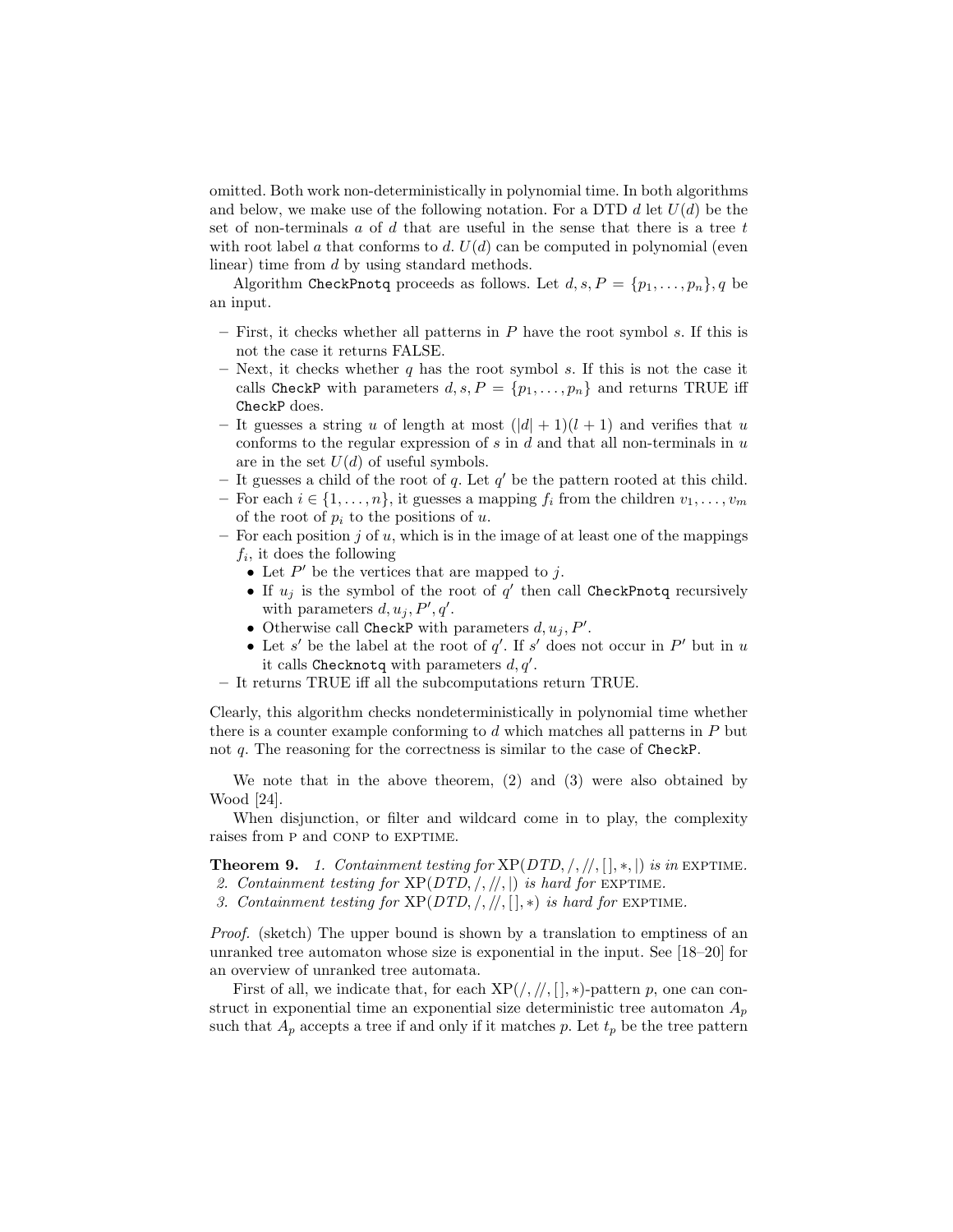for the expression p. The states of  $A_p$  are pairs  $(S_1, S_2)$  of sets of nodes of  $t_p$ . The intended meaning is as follows. If  $v \in S_1$  then the subtree of the input tree rooted at the current node matches the subpattern of  $t_p$  rooted at v. If  $v \in S_2$ then there is a node below the current node of the input tree which matches the subpattern rooted at  $v. S_2$  is used to handle descendant edges. Note that there are two sources for the exponential size of  $A_p$ . First of all, there is possibly an exponential number of states. Second, the regular expressions (or finite automata) that describe the transitions of  $A_p$  from the children of a node to the node itself might be of exponential size. E.g., if a vertex in  $t_p$  has k children then the associated regular expression might be of size about  $k!$ .

Let now d be a DTD and let p and q be  $XP(\frac{1}{1}, \frac{1}{1}, \frac{1}{2})$ -patterns. Let  $p =$  $p_1 \mid \cdots \mid p_m$  and  $q = q_1 \mid \cdots \mid q_l$  be disjunctive normal forms. Note that m and l might be exponential in |p| and |q|, respectively (but not more). Let  $A_d$ be a nondeterministic top-down automaton checking conformance with d. Let A be the product automaton of  $A_d$ , the automata  $A_{p_i}$  and the automata  $A_{q_i}$ such that A accepts, if  $A_d$  accepts, at least one of the  $A_{p_i}$  accepts and all the  $A_{q_j}$  reject. The latter is possible as the  $A_{q_j}$  are all deterministic. Clearly, A is of exponential size.

Now  $p \subset q$  if and only if A does not accept any tree. This concludes the proof of (1)

The proofs of the lower bound make use of a reduction from TWO-PLAYER corridor tiling  $[5]$ . The latter problem is the extension of CORRIDOR TILING, used in the proof of Theorem  $6(1)$ , to two players  $(I \text{ and } II)$ . Again the game is played on an  $n \times N$  board. Each player places tiles in turn. While player I tries to construct a corridor tiling, player II tries to prevent it. It is known that it is exptime-complete to determine whether player I has a winning strategy no matter how player II plays. Given such a tiling system, we construct a DTD  $d$ and two patterns p and q such that  $p \nsubseteq_d q$  iff player I has a winning strategy. Intuitively, the DTD defines the set of all strategy trees, p selects every tree, and q checks whether a possible strategy tree contains an error. Details are omitted.  $\Box$ 

The core fragment XP of XPath, defined in the previous section, leaves out many features of XPath: node-set equality, location paths, the many functions in the function library, among others. When operators from the function library like arithmetical operators or string concatenation are allowed, Moerkotte already showed that containment is undecidable [17].

It is an interesting open question to pinpoint exactly the minimal XPath fragments that have an undecidable containment problem. In the present section we show that containment already becomes undecidable in the presence of very simple DTDs when we allow node-set equality and inequality with the additional < operator. In addition, we show that we can get rid of the simple DTDs when a certain kind of negation, already present in full XPath, over child labels is allowed.

We define  $XP<sup>ns</sup>$  as  $XP$  extended with the following rules: if p,  $q_1$  and  $q_2$  are  $XP<sup>ns</sup>$  expressions then  $p[q_1 = q_2], p[q_1 < q_2], p[not(q_1 = q_2)],$  and  $p[not(q_1 < q_2)]$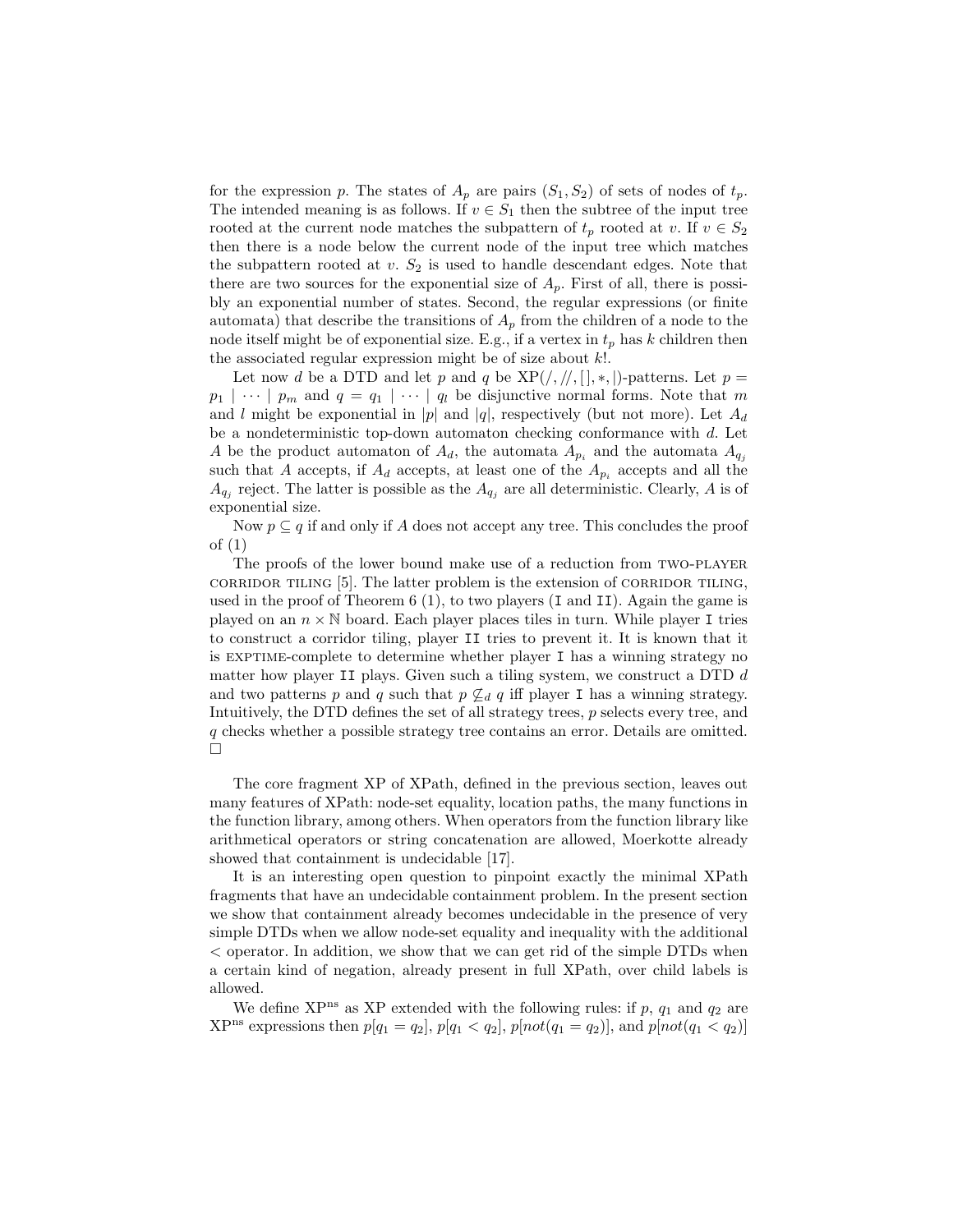are XPns expressions. To define their semantics, we introduce some notation. For a tree t and a node  $v \in \text{dom}(t)$ , define yield $(t_v)$  as the string obtained by concatenating from left to right the labels of the leave nodes that are descendants of  $v$ . Note that this definition is in conformance with the definition of the stringvalue of an element node in the XPath data model [6]. For instance, if t is the tree  $a(b, a(c), d)$  then yield $(t<sub>\varepsilon</sub>)$  is *bcd*. We assume an ordering  $<$  on  $\Sigma$ . The semantics is defined as follows, for  $* \in \{ =, < \},\$ 

$$
[p[q_1 * q_2]]_t(u) := \{v \mid v \in [p]_t(u) \text{ and}
$$
  

$$
\exists v_1 \in [q_1]_t(v), \exists v_2 \in [q_2]_t(v) \text{ such that } yield(t_{v_1}) * yield(t_{v_2})\};
$$

$$
[p[not(q_1 * q_2)]]_t(u) := \{v \mid v \in [p]_t(u) \text{ and}
$$
  

$$
\forall v_1 \in [q_1]_t(v), \forall v_2 \in [q_2]_t(v) \text{ such that } \neg(\text{yield}(t_{v_1}) * \text{ yield}(t_{v_2}))\}.
$$

A *simple* DTD is a DTD where every rule is of the form  $a \rightarrow b$  or  $a \rightarrow$  $c(b_1 + \cdots + b_n)$ . The next proof is an involved reduction from PCP, we only provide a rough sketch.

**Theorem 10.** *Containment of XP*ns *expressions w.r.t. simple DTDs is undecidable.*

*Proof.* (sketch) We use a reduction from Post's Correspondence Problem (PCP) which is well-known to be undecidable [14]. An *instance* of PCP is a sequence of pairs  $(x_1, y_1), \ldots, (x_n, y_n)$ , where  $x_i, y_i \in \{a, b\}^*$  for  $i = 1, \ldots, n$ . This instance has a *solution* if there exist  $m \in \mathbb{N}$  and  $\alpha_1, \ldots, \alpha_m \in \{1, \ldots, n\}$  such that  $x_{\alpha_1} \cdots x_{\alpha_m} = y_{\alpha_1} \cdots y_{\alpha_m}.$ 

We construct a DTD d, and two XPath expressions  $p_1$  and  $p_2$  such that  $p_1 \subseteq_d p_2$  iff the PCP instance has a solution.

We consider XML trees that are almost unary trees or, equivalently, simply strings. They are of the form  $u\$ r, where  $\frac{1}{2}$  is a delimiter and  $u, v$  are strings representing a candidate solution  $(x_{\alpha_1},...,x_{\alpha_m};y_{\beta_1},...,y_{\beta_m})$  for the PCP instance in a suitable way. To check whether such a candidate is indeed a solution, we roughly have to check whether

- 1.  $\alpha_i = \beta_i$  for each i, that is, corresponding pairs are taken; and
- 2. both strings are the same, that is, corresponding positions in  $x_{\alpha_1} \cdots x_{\alpha_m}$  and  $y_{\alpha_1} \cdots y_{\alpha_m}$  carry the same symbol.

To check the correspondences mentioned in (1) and (2), we make use of a double indexing system based on string-values of children nodes of the nodes of  $u$  and v (and therefore the trees are not literally unary). Details are omitted.  $\square$ 

To get rid of simple DTDs, we allow a modest form of negation. Let  $XP^{ns}(not)$ be the extension of  $XP^{ns}$  extended with the rules  $p[not(a)]$  and  $p[not(c)]$  not $(b_1)$  $\cdots | b_n]$  where  $a, c, b_1, \ldots, b_n \in \Sigma$ , expressing that there is a node selected by p that does not have an a child, and does not have a c-labeled child or does not have one with a label coming from  $b_1, \ldots, b_n$ , respectively.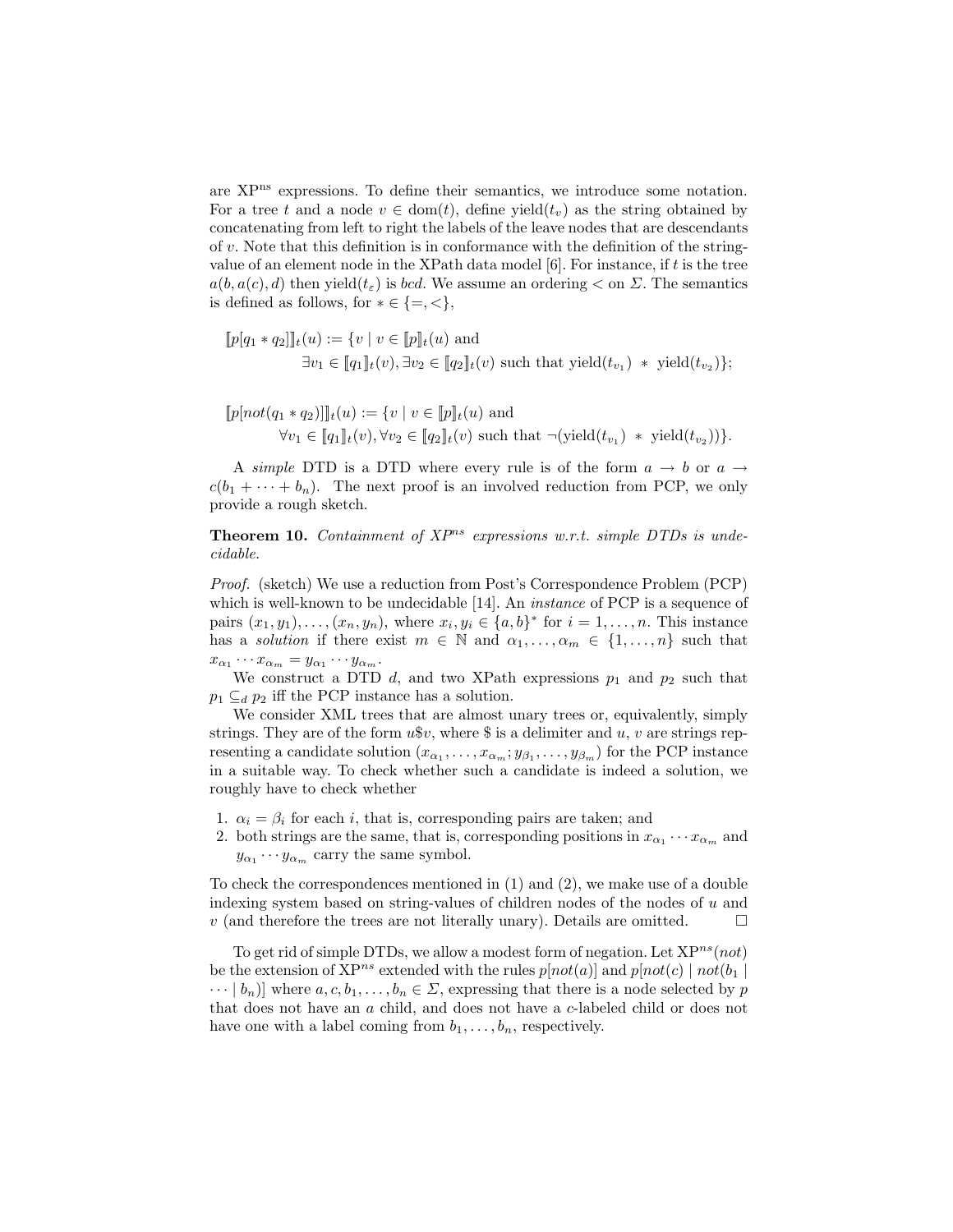**Lemma 11.** *Let* d *be a simple DTD, let* p *and* q *be two XP*ns *expressions, then there is an XP(/,//,*[],*not)* expression  $q_d$  such that  $p \subseteq d$  q iff  $p \subseteq q | q_d$ .

*Proof.* For every rule  $a \to b$ , let  $q_a$  be the expression  $//a[not(b)]$ . For every rule  $a \to c(b_1 + \cdots + b_n)$ , let  $q_a$  be the expression  $//a[not(c) | not(b_1 | \cdots | b_n)].$ Define  $q_d$  as the union of all such expressions.

**Corollary 12.** *Containment of XP*ns(not) *expressions is undecidable.*

#### **5 Containment in the presence of data values**

In the present section, we add attribute comparisons to our XPath fragment. Formally, we add the following rules to Definition 3:

$$
| p[\$x = @a] (variables)
$$
  

$$
| p[\$x \neq @a] (inequalities)
$$

Here, a is an attribute, and  $x, xy$  are variables. The presence of the former rule is indicated by 'vars' the presence of the latter by  $\neq$ '.

We consider two semantics. The first one corresponds to the XPath semantics and we refer to it in that way. The variable binding is defined in an outer context, not by matching the pattern with the tree. In particular, the value of a pattern is defined w.r.t. a variable assignment  $\rho: X \to \mathbf{D}$  where X is the set of all variables. Formally,

$$
[p[\$x = @a]]_t^{\rho}(u) := \{v \mid v \in [p]_t^{\rho}(u) \text{ and } \rho(x) = \lambda_t^a(v)\}; \text{ and}
$$

$$
[p[\$x \neq @a]]_t^{\rho}(u) := \{v \mid v \in [p]_t^{\rho}(u) \text{ and } \rho(x) \neq \lambda_t^a(v)\}.
$$

So, p is contained in q w.r.t.  $\rho$ , denoted  $p \subseteq_{\rho} q$ , iff  $[\![p]\!]_t^{\rho}(\varepsilon) \neq \emptyset$  implies  $[\![q]\!]_t^{\rho}(\varepsilon) \neq \emptyset$ .

**Theorem 13.** (a) Containment testing for  $\text{XP}(/, / / /, []$ ,  $|, *, \text{vars}, \neq)$  under the *XPath semantics of variables is in* pspace*.*

*(b)* Containment testing for  $XP(\frac{1}{2}, \frac{1}{2})$ , \*, *vars*,  $\neq$  *under the XPath semantics of variables is* pspace*-hard.*

*Proof.* (sketch)

(a) For the upper bound, we basically show that the problem can be reduced to the case without variables. Let  $p$  and  $q$  be two expressions with variables  ${x_1, \ldots, x_k}$ . Let us first consider only variable assignments which assign a different value to each variable. Hence, for an attribute  $a$  of a node  $u$  of a tree  $t$  it is only relevant whether the value of  $a$  is equal to (exactly) one of the  $x_i$  or whether it is different from all of them. Let t be a tree such that  $t \models p$  and  $t \not\models q$  under assignment  $\rho$ . We add, for each attribute a of a node v, a new child of v labelled by a which itself has a child which is labeled by one of  $x_1, \ldots, x_k$  or with none. So, if the value of a is  $\rho(x_i)$  in t, for some i, then it is labelled  $x_i$ , and none if this is not the case, for all i. Let us call the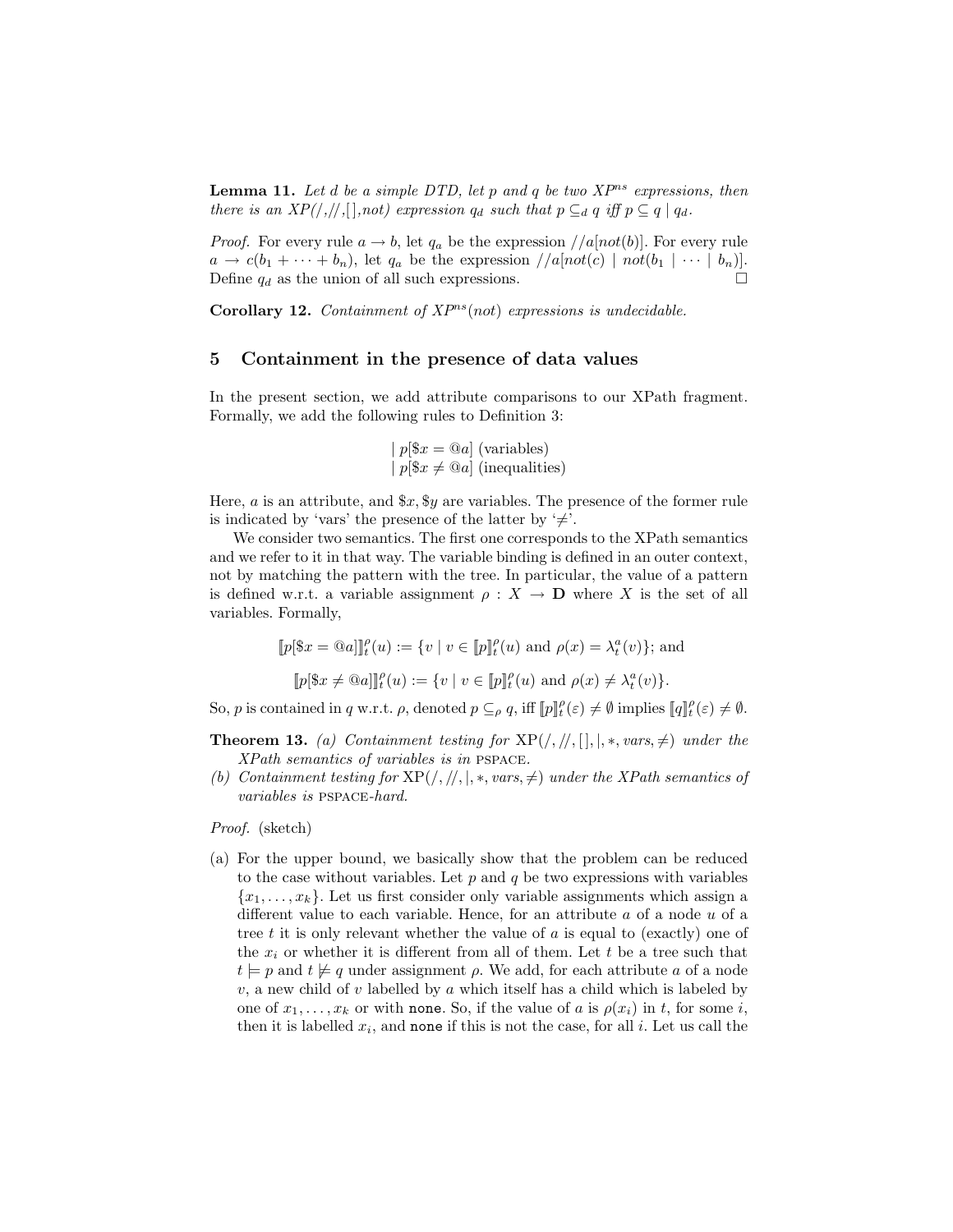resulting tree t'. In p we replace each  $x_i = \textcircled{a}$  by  $a/x_i$  and each  $x_i \neq \textcircled{a}$ by  $a/(x_1 \mid \cdots \mid x_{i-1} \mid x_{i+1} \mid \cdots \mid x_k \mid \text{none})$ . We call the resulting pattern p'. Finally we construct q' from q in the same way. It is easy to see that, for each u in t:  $[p]_t^{\rho}(u) = [p']_{t'}(u)$ , where we identify the original nodes of  $t'$  with their counterparts in  $t$ .

We conclude that if  $\rho$  is a variable assignment with pairwise different values, then  $p \subseteq_{\rho} q$  if and only if  $p' \subseteq q'$  on all trees of the form t'. Note that these trees have partially a restriction to a finite alphabet. By using a similar proof as for Theorem 6, it can be shown that this test can be done in pspace.

The algorithm now cycles through all possible equality types of the variable assignment  $\rho$ . If, for a particular equality type, two variables get the same value then one of them is replaced by the other in  $p$  and in  $q$ . Hence, we get possibly fewer variables which are again pairwise different and we can apply the above algorithm. The resulting algorithm is in pspace.

(b) We use basically the same construction as in Theorem 6. Let  $D = {\sigma_1, \ldots, \sigma_k}$ be the alphabet used in that construction and assume w.l.o.g. that  $k = 2^l$ , for some l. We use attributes  $a_1, \ldots, a_l$  and one variable x to encode the symbols of D. E.g., if all  $a_i$  of a node v have the same value as x we consider it as labelled with  $\sigma_1$ . If the value of  $a_l$  is different from that of x but all other  $a_i$  have the value of x, for some v then we interpret this as symbol  $\sigma_2$ and so on. In this way, the  $k$  symbols correspond to the  $k$  different equality types of attributes relative to  $x$ . In the expressions  $p$  and  $q$  the element tests are replaced by the wildcard symbol together with the respective attribute comparisons.

Deutsch and Tannen considered a different semantics which does not assume an external variable binding but rather allows a choice of values for the variables that makes the expression match. More formally,  $[\![p]\!]_t(u)$  is defined as the set  $\{v \in [p]_t^{\rho}(u) \mid \rho: X \to \mathbf{D}\}\.$  In particular, for Boolean patterns this means that a tree  $t$  matches a pattern  $p$  under the semantics of Deutsch and Tannen if there exists a variable assignment  $\rho$  such that t matches p relative to  $\rho$ . We will refer to this sematics as the *existential semantics*.

Deutsch and Tannen showed that containment of  $XP(\frac{1}{1},\frac{1}{2},\frac{1}{2})$ , vars)-expressions under existential semantics is  $\Pi_2^P$ -complete [11] (Theorem 2.3 and 3.3). Further, they show that containment of  $XP(\frac{\pi}{2}, \frac{\pi}{2})$ -expressions is conp-complete.

Our main results about the existential semantics are the following. When  $\neq$  is added to  $XP(\frac{1}{2}, \frac{1}{2}, \frac{1}{2}, \frac{1}{2})$ , vars), then containment is undecidable. However, when - $\neq$  is added but  $*$  is removed, then containment remains in  $\Pi_2^P$ . Hardness follows immediately as containment of conjunctive queries (CQs) with inequalities is already  $\Pi_2^{\vec{P}}$ -hard and containment of CQs is reducible to XPath containment.

The results of this section are summarized in Table 2.

**Theorem 14.** *Containment testing for*  $XP(/, / / /, [], |, vars, \neq)$  *under existential semantics is in*  $\Pi_2^P$ .

*Proof.* (sketch) We show that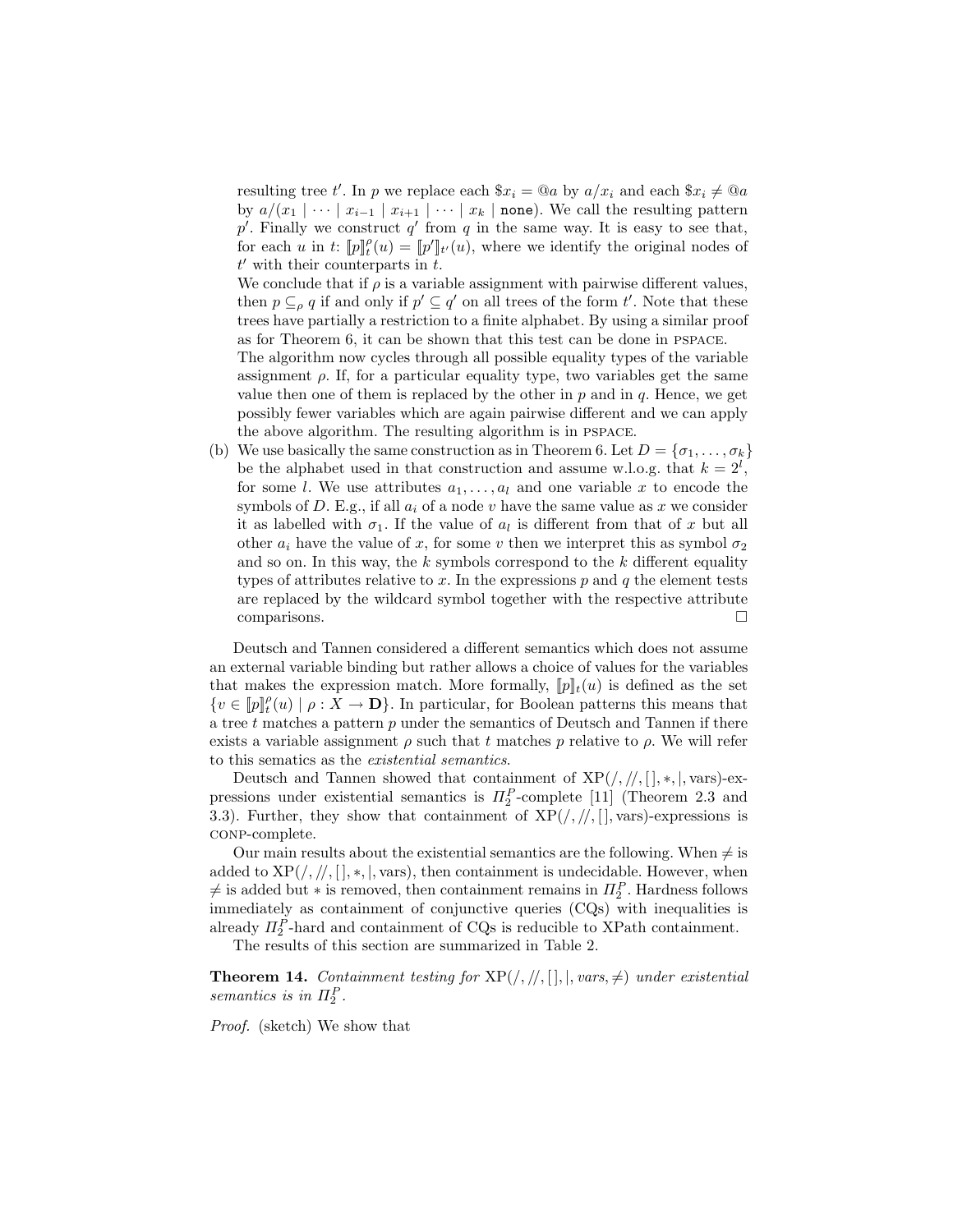|  | $^{\ast}$ |  | $\text{vars} \neq \text{complexity}$ |
|--|-----------|--|--------------------------------------|
|  |           |  | $\text{CONF-complete } [11]$         |
|  |           |  | CONP-complete                        |
|  |           |  | $\Pi_2^p$ -complete [11]             |
|  |           |  | $\Pi_2^{\overline{p}}$ -complete     |
|  |           |  | $\Pi_2^{\overline{p}}$ -complete     |
|  |           |  | undecidable                          |

**Table 2.** The complexity of containment in the presence of data values under existential semantics. Under XPath semantics the complexity for the full fragment is pspace.

- (a)  $p \not\subseteq q$  if and only if there is a tree t of polynomial size in  $|p| + |q|$  such that  $t \models p$  but  $t \not\models q$ , and
- (b) Whether  $t \models p$  can be tested in NP.

Hence, the algorithm *Guess a tree t of polynomial size and check that*  $t \models p$  *but*  $t \not\models q$  is a  $\Sigma_2$ -algorithm for the complement of containment testing.

We omit the proof of (a). To show (b), we remark that whether  $t \models p$  for a pattern p in  $XP(\frac{1}{1}, \frac{1}{1})$ , vars,  $\neq$  can be tested as follows. First, a disjunct  $p_i$  of the disjunctive normal form of p is guessed. Next, a homomorphism from  $p_i$  to t and a value assignment for the variables of  $p_i$  are guessed (with values  $\leq$  |p<sub>i</sub>|) and it is checked whether all conditions hold.

A proof of the next theorem is again a reduction from PCP and is omitted due to space restrictions.

**Theorem 15.** *Containment testing for*  $XP(/,)//$ *,*  $[ |, *, |, vars, \neq )$  *under existential semantics is undecidable.*

#### **6 Discussion**

We have studied the complexity of the containment problem for a large class of XPath patterns. In particular, we considered disjunction, DTDs and variables. Unfortunately, the complexity of almost all decidable fragments lies between conp and exptime. On the other hand, the size of XPath expressions is rather small. As pointed out, Deutsch and Tannen, and Moerkotte already obtained undecidability results for XPath containment. We added two more: presence of node-set equality and modest negation or variables with the existential semantics. It would be interesting to have a precise classification of which combination of features makes the problem undecidable.

In a next step, also navigation along the other axes of XPath should be investigated.

### **Acknowledgment**

We thank Stijn Vansummeren for comments on a previous version of this paper. We thank the anonymous referees for valuable suggestions.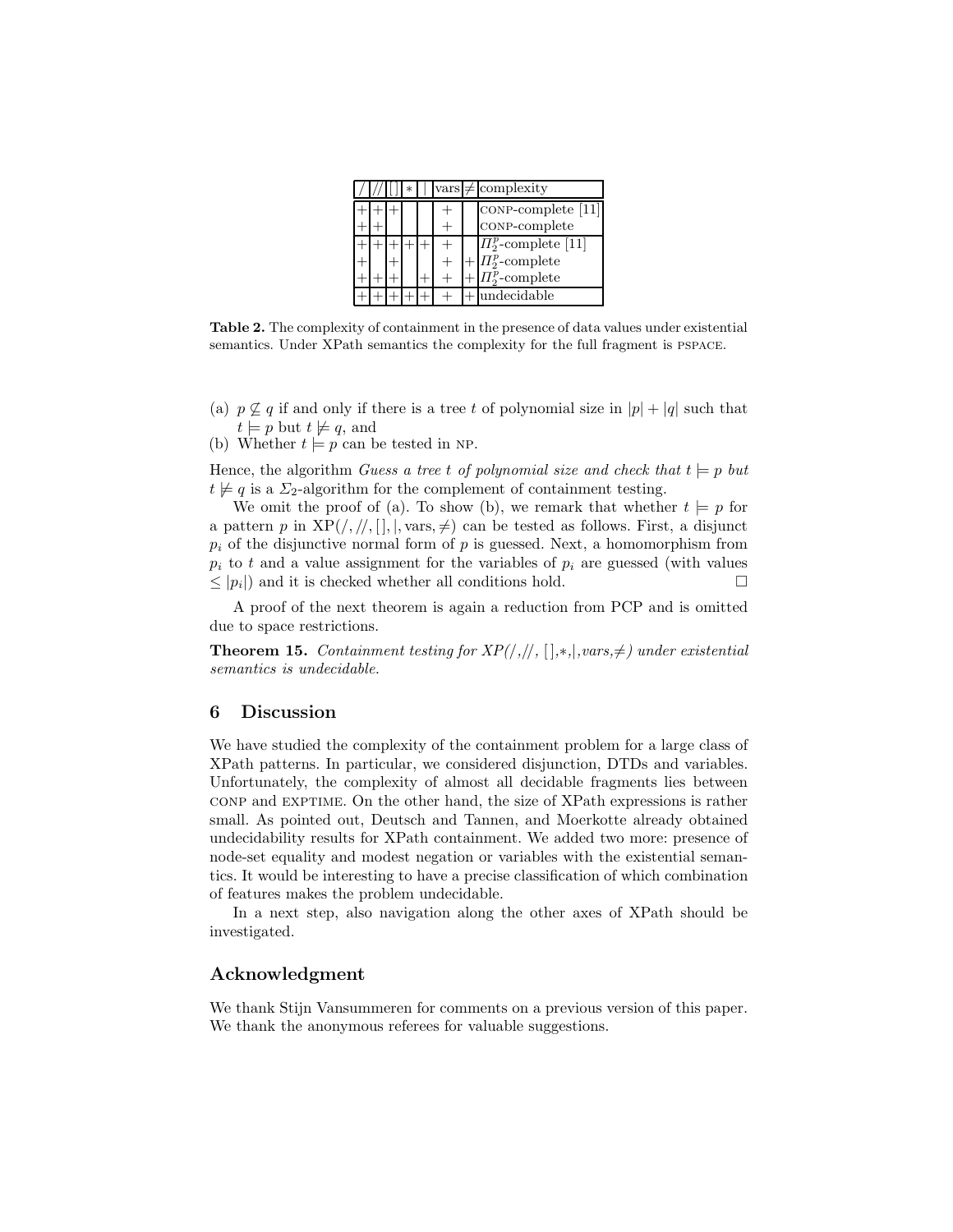#### **References**

- 1. M. Benedikt, W. Fan, and G. M. Kuper. Structural properties of XPath fragments. ICDT 2003, this volume.
- 2. G. J. Bex, S. Maneth, and F. Neven. A formal model for an expressive fragment of XSLT. *Information Systems*, 27(1):21–39, 2002.
- 3. D. Chamberlin, J. Clark, D. Florescu, J. Robie, J. Simeon, and M. Stefanascu. XQuery 1.0: An XML query language. http://www.w3.org/TR/xquery/, 2002.
- 4. A. K. Chandra, D. Kozen, and L. J. Stockmeyer. Alternation. *Journal of the ACM*, 28(1):114–133, 1981.
- 5. B. S. Chlebus. Domino-tiling games. *Journal of Computer and System Sciences*, 32(3):374–392, 1986.
- 6. J. Clark. XML Path Language (XPath). http://www.w3.org/TR/xpath.
- 7. James Clark. XSL transformations version 1.0. http://www.w3.org/TR/WD-xslt, august 1999.
- 8. World Wide Web Consortium. XML schema. http://www.w3.org/XML/Schema.
- 9. S. DeRose, E. Maler, and R. Daniel. XML pointer language (XPointer) version 1.0. http://www.w3.org/TR/xptr/, 2001.
- 10. S. DeRose, E. Maler, and D. Orchard. XML linking language (XLink) version 1.0. http://www.w3.org/TR/xlink/, 2001.
- 11. A. Deutsch and V. Tannen. Containment and integrity constraints for xpath. In Maurizio Lenzerini, Daniele Nardi, Werner Nutt, and Dan Suciu, editors, *Proceedings of the 8th International Workshop on Knowledge Representation meets Databases (KRDB 2001)*, number 45 in CEUR Workshop Proceedings, 2001.
- 12. G. Gottlob and C. Koch. Monadic queries over tree-structured data. In *Proc. 17th IEEE Symposium on Logic in Computer Science (LICS 2002)*, 2002.
- 13. G. Gottlob, C. Koch, and R. Pichler. Efficient algorithms for processing XPath queries. In *Proc. of 28th Conf. on VLDB*, 2002.
- 14. J.E. Hopcroft and J.D. Ullman. *Introduction to Automata Theory, Languages, and Computation*. Addison-Wesley, 1979.
- 15. H. Lewis and C. Papadimitriou. *Elements of the theory of computation*. Prentice-Hall, 2 edition, 1997.
- 16. G. Miklau and D. Suciu. Containment and equivalence for an XPath fragment. In *Proc. 21th Symposium on Principles of Database Systems (PODS 2002)*, pages 65–76, 2002.
- 17. G. Moerkotte. Incorporating XSL processing into database engines. In *Proc. of 28th Conf. on VLDB*, 2002.
- 18. F. Neven. Automata, logic, and XML. In J. C. Bradfield, editor, *CSL*, volume 2471 of *Lecture Notes in Computer Science*, pages 2–26. Springer, 2002.
- 19. F. Neven. Automata theory for XML researchers. *SIGMOD Record*, 31(3), 2002.
- 20. F. Neven and T. Schwentick. Automata- and logic-based pattern languages for tree-structured data. Unpublished, 2001.
- 21. F. Neven and T. Schwentick. Query automata on finite trees. *Theoretical Computer Science*, 275:633–674, 2002.
- 22. G. Slutzki. Alternating tree automata. *Theoretical Computer Science*, 41(2–3):305– 318, 1985.
- 23. P. T. Wood. Containment for XPath fragments under DTD constraints. ICDT 2003, this volume.
- 24. P. T. Wood. Minimising simple XPath expressions. WebDB informal proceedings, 2001.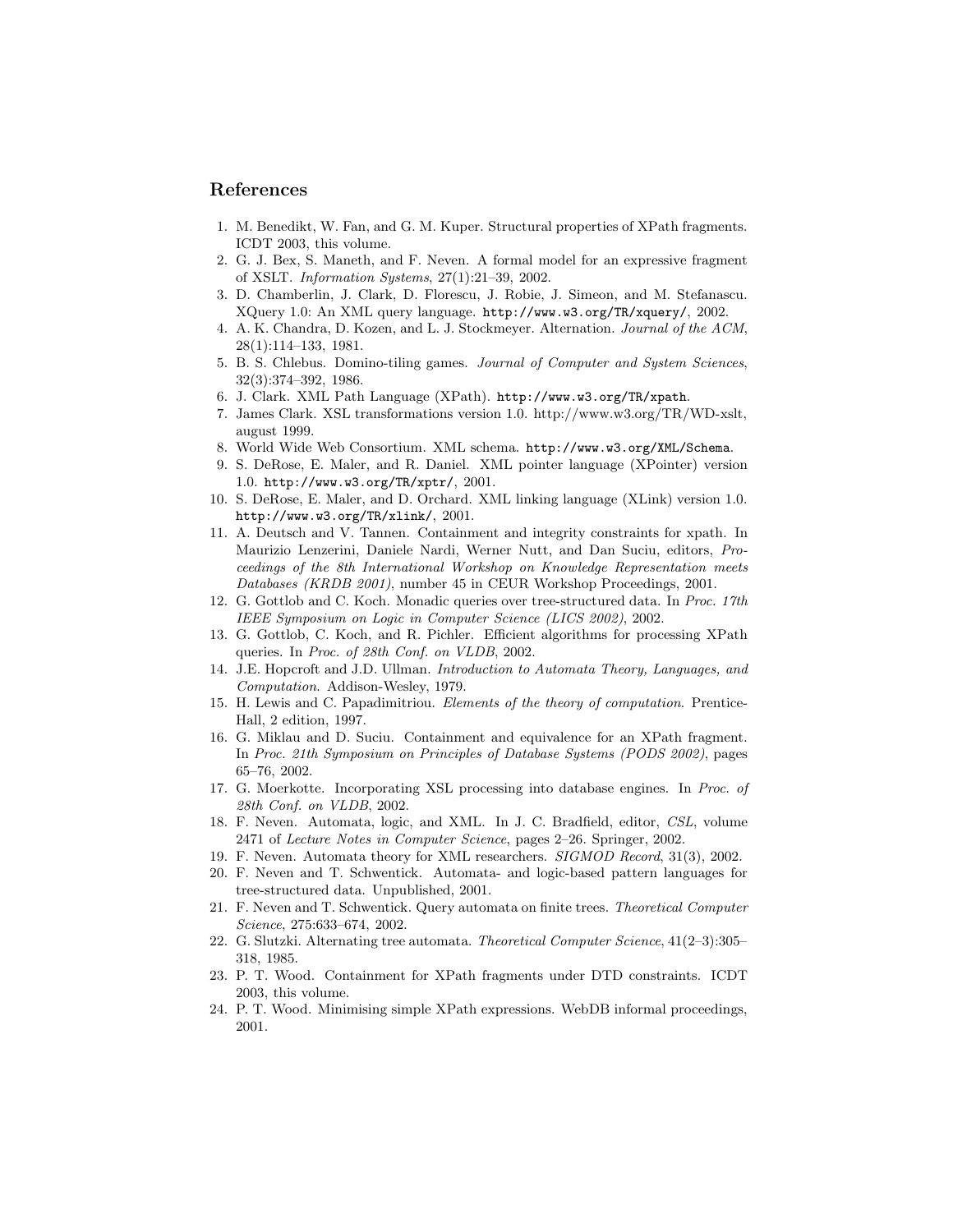25. P. T. Wood. On the equivalence of XML patterns. In Lloyd et al., editor, *Computational Logic – CL 2000*, volume 1861 of *Lecture Notes in Artificial Intelligence*, pages 1152–1166. Springer, 2000.

## **Appendix**

**Proof of Theorem 5 (continued)** (1) We prove the claim:

 $p \nsubseteq q \Leftrightarrow$  there is a  $t \in T(p,q)$  such that  $t \models p$  but  $t \not\models q$ .

 $\Leftarrow$ : trivial.

 $\Rightarrow$ : Assume there is an s matching p but not q. s has to match one of the  $p_i$ , hence there is a  $\left(\frac{1}{1}, \frac{1}{2}\right)$ -homomorphism h from  $p_i$  to s, i.e., h maps the nodes of the tree pattern of  $p_i$  to the nodes of s such that (1)  $h(v)$  has the same label as v unless v carries a wildcard, (2)  $h(v)$  is a child (descendant) of  $h(u)$  if and only if v is a child (descendant) of u. We construct t by transforming s in several steps. Let  $V$  denote the set of nodes of  $s$  in the image of  $h$ . We delete all nodes in s that are neither in  $V$  nor an ancestor of a node in  $V$ . The remaining tree has at most as many leaves as  $p_i$ . We replace the label of all remaining nodes not in V by  $\#$ . Let V' be the set of branching nodes of the tree obtained so far, i.e. of those nodes that have more than one child. The set  $V'$  contains at most n vertices. Let a pure path be a path that does neither contain any node from V nor from V'. In particular, the nodes of a pure path are all labelled with  $\#$ . In the last step we replace all maximal pure paths with  $>m+1$  inner nodes by a path with  $m + 1$  #-labelled inner nodes. We call the resulting tree t.

It is easy to see that  $t \in T(p,q)$ , that  $t \models p_i$  and that t contains at most  $m + 2$  times  $|V| + |V'|$ , hence  $\leq 2n(m + 2)$ , many nodes.

We have to show that  $t \not\models q$ . Towards a contradiction assume that  $t \models q_i$ , for some j. Hence, there is a homomorphism  $h' : q_j \to t$ . Next, we show how h' can be modified to obtain a homomorphism from  $q_i$  to s which leads to the desired contradiction. Observe first, that the only nodes of  $q_i$  that can be mapped to nodes outside V are nodes that are labelled with a ∗. Note also that there is a natural embedding of all those parts of  $t$  into  $s$  that were not obtained by replacing a long pure path by a shorter one. Hence, for these parts of  $t$  the homomorphism  $h'$  can be easily modified to get a (partial) homorphism from  $q_i$ to s. On the other hand, let  $v_1, \ldots, v_k$  be some nodes in the image of  $h'$  on a pure path of length  $m + 1$  with endpoints u and v in  $V \cup V'$ , ordered from the root to the leaves. By the choice of m it holds that  $k \leq m$ , therefore there must be an i such that  $v_{i+1}$  is not a child of  $v_i$  or  $v_1$  is not the first node of the path or  $v_k$  is not the last node of the path. In either case there is a mapping from  $\{u, v, v_1, \ldots, v_k\}$  to the corresponding original simple path in s which maps u and  $v$  to the endpoints of that path and which respects the child and descendant relation.

By composing  $h'$  with these mappings and the above mentioned natural embedding we get a  $\left(\frac{1}{1}, \frac{1}{2}\right)$ . homomorphism from  $q_i$  to s, the desired contradiction. This finishes the proof of the claim.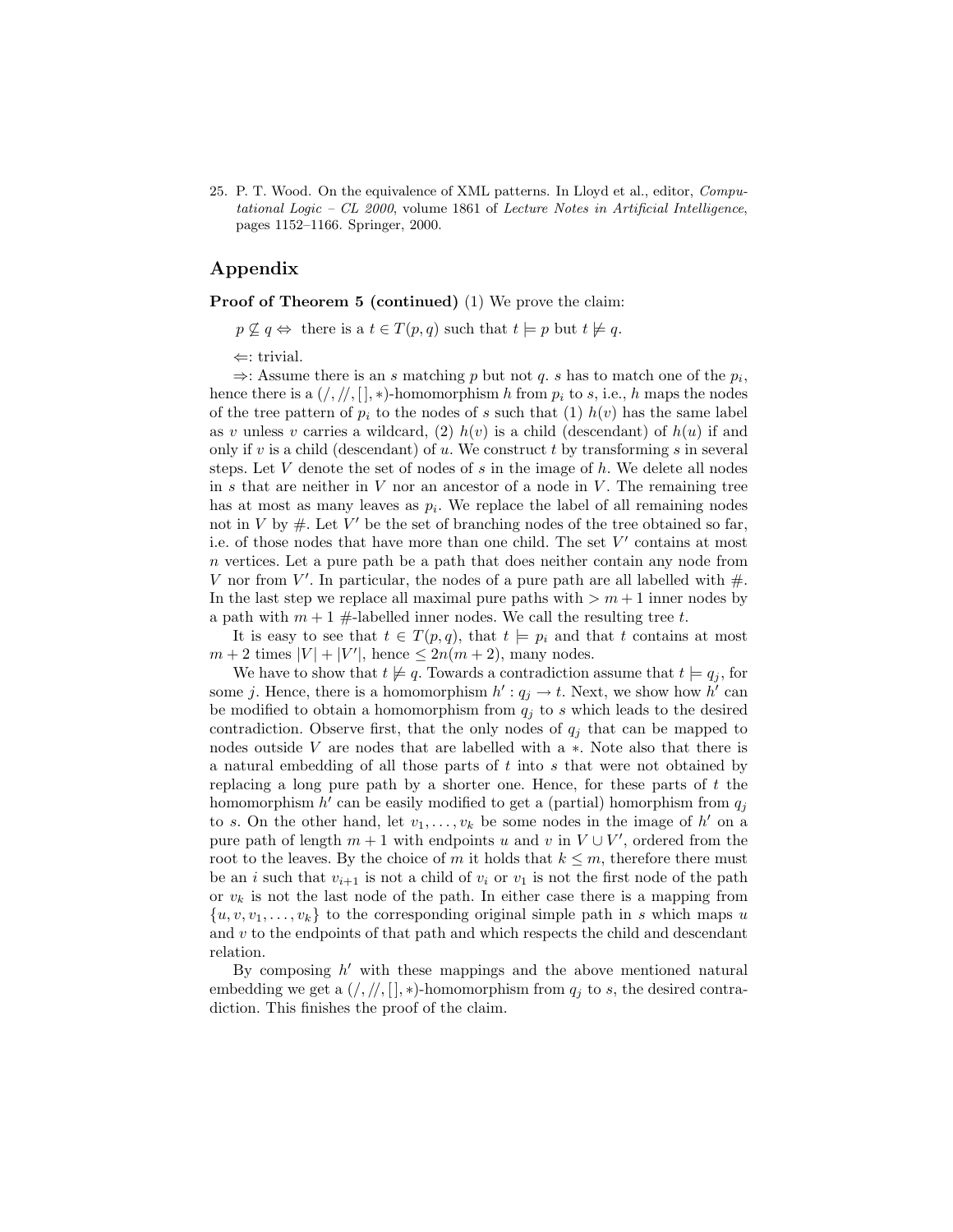(2) The hardness proof is the same proof that shows that containment of regular expressions is conp-hard [15]. We give it for completeness sake and because the next proof depends on it.We use a reduction from validity of propositional logic formulas in disjunctive normal form which is known to be complete for CONP [15]. Let  $\varphi = \bigvee_{i=1}^{m} C_i$  be a propositional formula in disjunctive normal form over the variables  $x_1, \ldots, x_n$ . Here, each  $C_i$  is a conjunction of literals. For a disjunct C let  $\tilde{C}$  be the XP expression  $a_1/\cdots/a_n$  where

$$
a_i := \begin{cases} 0 & \text{if } \neg x_i \text{ occurs in } C; \\ 1 & \text{if } x_i \text{ occurs in } C; \\ (0|1) \text{ otherwise.} \end{cases}
$$

Let  $\tilde{q}$  be the disjunction of the expressions  $\tilde{C}_i$ ,  $i = 1, \ldots, m$ . Further, let p be the expression  $(0|1)/\cdots/(0|1)$  where  $(0|1)$  is repeated n times. Clearly,  $p \subseteq \tilde{q}$  iff  $\varphi$  is valid.

(3) The reduction is similar to the one above except that we define  $\overline{C}$  as  $1/(a_1/|a_2|/\cdots/|a_n, \bar{q}$  as the disjunction of the expressions  $\bar{C}_i, i = 1,\ldots,m$ , and p as  $(0|1)//\cdots//(0|1)$ . We show that  $p \subseteq \bar{q} \Leftrightarrow \phi$  is valid. Suppose  $p \subseteq \bar{q}$ , then in particular  $\bar{q}$  matches everey 0-1-string of length n, hence,  $\varphi$  is valid. Therefore, suppose  $\varphi$  is valid. If p matches a branch in the tree then there are in particular  $n$  positions with 0 or 1. The *i*th such position can be seen as a truth assignment to  $x_i$ . As  $\varphi$  is valid all possible assignments are accounted for by  $\bar{q}$ , and  $\bar{q}$  matches that branch.

**Proof of Theorem 6 (continued).** We start with the definition of alternating automata on finite trees [22]

**Definition 16.** Fix a natural number k. An *alternating tree automaton (ATA)* is a tuple  $A = (k, Q, \Sigma, q_0, \delta, F)$  where Q is a finite set of states,  $\Sigma$  is the alphabet,  $q_0 \in Q$  is the initial state,  $F \subseteq Q$  is the set of final states and  $\delta$ :  $Q \times \Sigma \times \{0, 1, \ldots, k\} \to \mathcal{B}^+(\{0, 1, \ldots, k\} \times Q)$  is the transition function. Here,  $\mathcal{B}^{\dagger}(\{1,\ldots,k\}\times Q)$  denotes the set of positive Boolean formulas over the set  $\{1,\ldots,k\}\times Q$ .

A configuration on a tree t is a tuple  $[u, q]$  where  $u \in \text{dom}(t)$  and  $q \in Q$ . An *accepting run* of A on t is a tree s where nodes are labeled with configurations such that:

- the root of s is labeled with  $[\varepsilon, q_0]$ ;
- $-$  let u be a node of s labeled with  $[v, q]$  with n children labeled  $[v_1, q_1], \ldots, [v_n, q_n]$ . Note that  $v_i$  is a child of v or v itself. For notational convenience we mean v when we say v0. Let  $\rho$  be the truth assignment that assigns true to  $(\ell, q')$ iff  $q \in F$  or there is an i such that  $v_i = v\ell$  and  $q_i = q'$ . We then require that  $\delta(q, \text{lab}_t(v), m)$ , where m is the number of children of v, is true under the assignment  $\rho$ .

A tree is accepted by A if there is an accepting run. By  $L(A)$  we denote the set of trees accepted by A.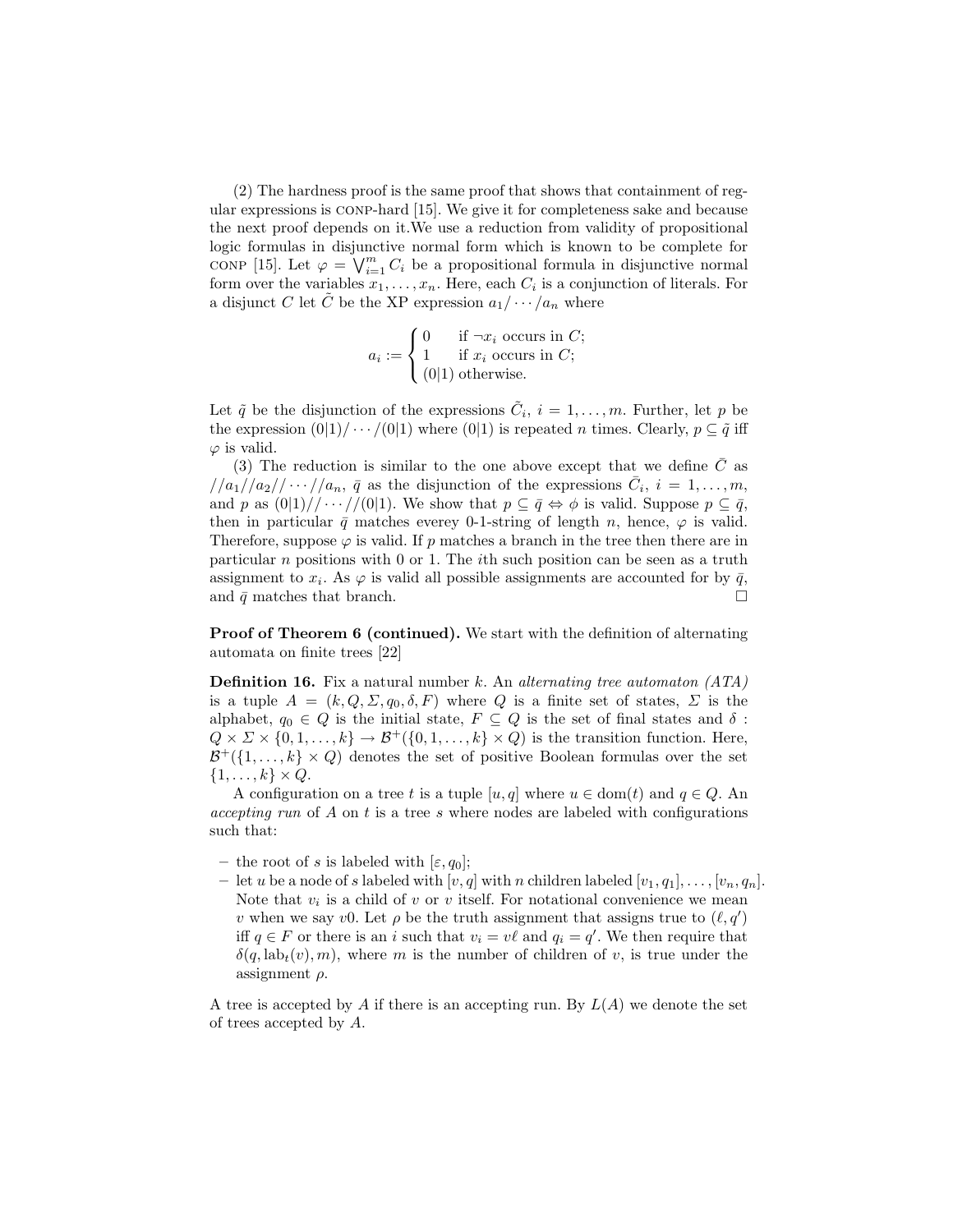**Lemma 17.** *For every*  $XP(\frac{1}{2}, \frac{1}{2}, \frac{1}{2})$  *pattern p there is a*  $f(p)$ *-bounded ATA*  $A_p$  *such that*  $p$  *and*  $A_p$  *are equivalent on all*  $f(p)$ *-bounded trees. Moreover,*  $A_p$ *can be constructed in* logspace*.*

*Proof.* Let p be a  $XP(\frac{1}{1}, \frac{1}{1}, \frac{1}{2})$  pattern. As the alphabet is finite, we can replace every ∗ with a disjunction of the alphabet symbols. Hence, we assume p does not contain  $*$ . Set  $k := |p|$ . Then define  $A_p = (k, Q, \Sigma, q_0, \delta, F)$  where Q is the set of subpatterns of p and the state  $q_{\text{acc}}$ ,  $q_0 = p$ , and  $F = \{q_{\text{acc}}\}$ . The transition function is inductively defined as follows: for all subpatterns  $p_1, \ldots, p_n$ and for all  $\sigma, \sigma'$ 

$$
- \delta((\sigma/p_1, \sigma, 1) = (1, p_1);\n- \delta((/\sigma/p_1, \sigma, 1) = (1, //\sigma/p_1) \vee (1, /p_1);\n- \delta((/\sigma/p_1, \sigma, 1) = (1, //\sigma/p_1) \vee (1, //p_1);\n- \delta((/\sigma/p_1, \sigma', 1) = (1, //\sigma/p_1) \text{ with } \sigma \neq \sigma';\n- \delta((/\sigma/p_1, \sigma', 1) = (1, //\sigma/p_1) \sigma \neq \sigma';\n- \delta((\sigma[p_1] \cdots [p_n], \sigma, n) = \bigwedge_{i=1}^n \bigvee_{j=1}^n (i, p_j);\n- \delta((/\sigma[p_1] \cdots [p_n], \sigma, n) = \bigwedge_{i=1}^n \bigvee_{j=1}^n (i, p_j);\n- \delta((/\sigma[p_1] \cdots [p_n], \sigma', 1) = (1, //\sigma[p_1] \cdots [p_n]); \text{ note that } \sigma \text{ need not be different from } \sigma';\n- For all  $i \in \{1, \ldots, \}, \delta(p_1 | p_2, \sigma, i) = (0, p_1) \vee (0, p_2).$
$$

For  $\sigma \in \Sigma$ ,  $\delta(\sigma, \sigma, 0) = q_{\text{acc}}$ .

The combinations  $\delta(a, \sigma, i)$  that are not mentioned are empty. In the first five rules, the node at hand can only have one child. We only allow branching when a filter expression is present. This requirement keeps the automaton bounded.

The requirements in the statement of the lemma are clearly satisfied.  $\Box$ 

**Lemma 18.** *Let* p and q be two  $\text{XP}(/, / / /, [], *, |)$  patterns. Testing whether  $L(A_p) \subseteq$  $L(A_q)$ , where  $A_p$ ,  $A_q$  are the ATA constructed in the previous lemma, can be done *in space polynomial in the size of*  $|p| + |q|$ *.* 

*Proof.* We only provide a sketch. If  $L(A_p) \nsubseteq L(A_q)$  then there is an  $f(p)$ -bounded tree t such that  $t \in L(A_p)$  and  $t \notin L(A_q)$ . As an  $f(p)$ -bounded tree consists of at most  $f(p) \times f(p)$  paths, the containment problem reduces to containment of alternating string automata which is known to be in PSPACE [4].  $\Box$ 

The result now follows from Lemma 17 and Lemma 18.

We conclude by saying a few words about unary queries. We should be a bit careful when applying the Miklau-Suciu trick of adding a new symbol, say \$, at every position in the pattern where a selection is done: we have to make sure that in every tree only one \$ occurs, but this can easily be done by slightly modifying the construction of  $A_p$ .

**Proof of Theorem 7 (continued).** The automaton A is constructed as follows. We construct in a straightforward manner a non-deterministic unranked topdown tree automaton  $A_d$  which checks whether a tree conforms to d. Next, we construct a non-deterministic unranked top-down tree automaton  $A_p$  which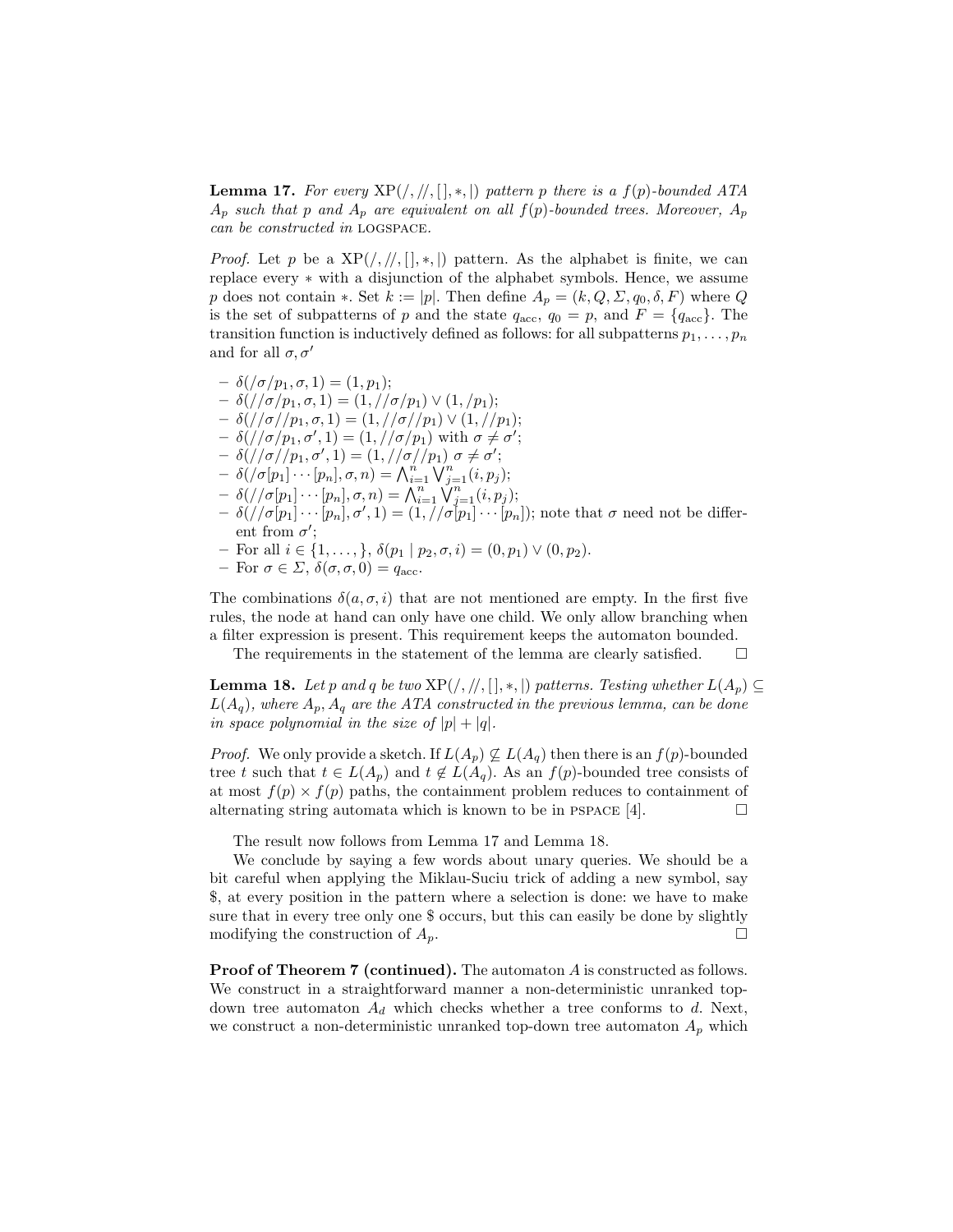checks that a tree has a path conforming to  $p$ . This is easy as  $p$  is a very simple regular expression which can be transformed into a DFA in polynomial time. Further, as  $p$  does not contain filter, the only non-determinism is in the choice of the path in the tree. Finally,  $A_q$  is a deterministic unranked top-down tree automaton which verifies that no path in the tree matches  $q$ . So  $A$  is the product automaton of  $A_d$ ,  $A_p$  and  $A_q$  which accepts if all three subautomata accept.  $\Box$ 

- Proof of Theorem 8 (continued). (1) We first describe algorithm CheckPnotq. On input  $d, s, P = \{p_1, \ldots, p_n\}$  it proceeds as follows.
	- **–** First, it checks whether all patterns in P have the root symbol s. If this is not the case return FALSE.
	- It guesses a string u of length at most  $(|d| + 1)(l + 1)$ , where l is the total number of children of the roots of the patterns in  $P$  and verifies that u conforms to the regular expression of  $s$  in  $d$  and that all non-terminals in  $u$ are in the set  $U(d)$  of useful symbols.
	- For each  $i \in \{1, \ldots, n\}$ , it guesses a mapping  $f_i$  from the children  $v_1, \ldots, v_m$ of the root of  $p_i$  to the positions of u.
	- **–** For each position j of u, which is in the image of at least one of the mappings  $f_i$ , it does the following
		- Let  $P'$  be the vertices that are mapped to j.
		- Call CheckP recursively with parameters  $d, u_j, P'$ . Here,  $u_j$  is the symbol at the  $i$ -th position in  $u$ .
	- **–** It returns TRUE iff all the recursive calls return TRUE.

Note that P might consist only of patterns with one node labelled s. In this case the algorithm returns TRUE.

It is relatively straightforward to check that CheckP is correct. Of course, if it returns TRUE then there is a tree  $t$  with the stated properties. For the converse direction, assume that  $t$  is a tree with root  $s$  conforming to  $d$  which contains all the patterns from  $P$ . We show that there  $t$  can be transformed into a tree where each node has at most  $(|d| + 1)(l + 1)$  children. We can argue in an inductive fashion. First of all, the sequence of children of the root conforms to the DTD. For each  $i \leq n$  there is a homomorphism from  $p_i$  to t. Let  $v_1, \ldots, v_m$  be those children of the root of  $t$  that are in the image of at least one of these mappings. Clearly  $m \leq l$ . Hence, if the root of t has more than  $(|d|+1)(l+1)$  children then there is a subsequence of length at least |d| that is not in the image of any  $h_i$ . By a standard pumping lemma argument it follows that we can get rid of some of these vertices together with their subtrees. Note that  $|d|$  is an upper bound for the number of states of a non-deterministic automaton which describes the regular language of children of s-nodes. Hence, we can assume that t has at most  $(|d| + 1)(l + 1)$  children and we proceed by induction.

Algorithm Checknotq works as follows on input  $d, q$ .

- **–** If q consists of only one node then it returns FALSE.
- **–** It guesses a string u of length at most |d| and verifies that u conforms to the regular expression of  $s$  in  $d$  and that all non-terminals in  $u$  are in the set  $U(d)$  of useful symbols.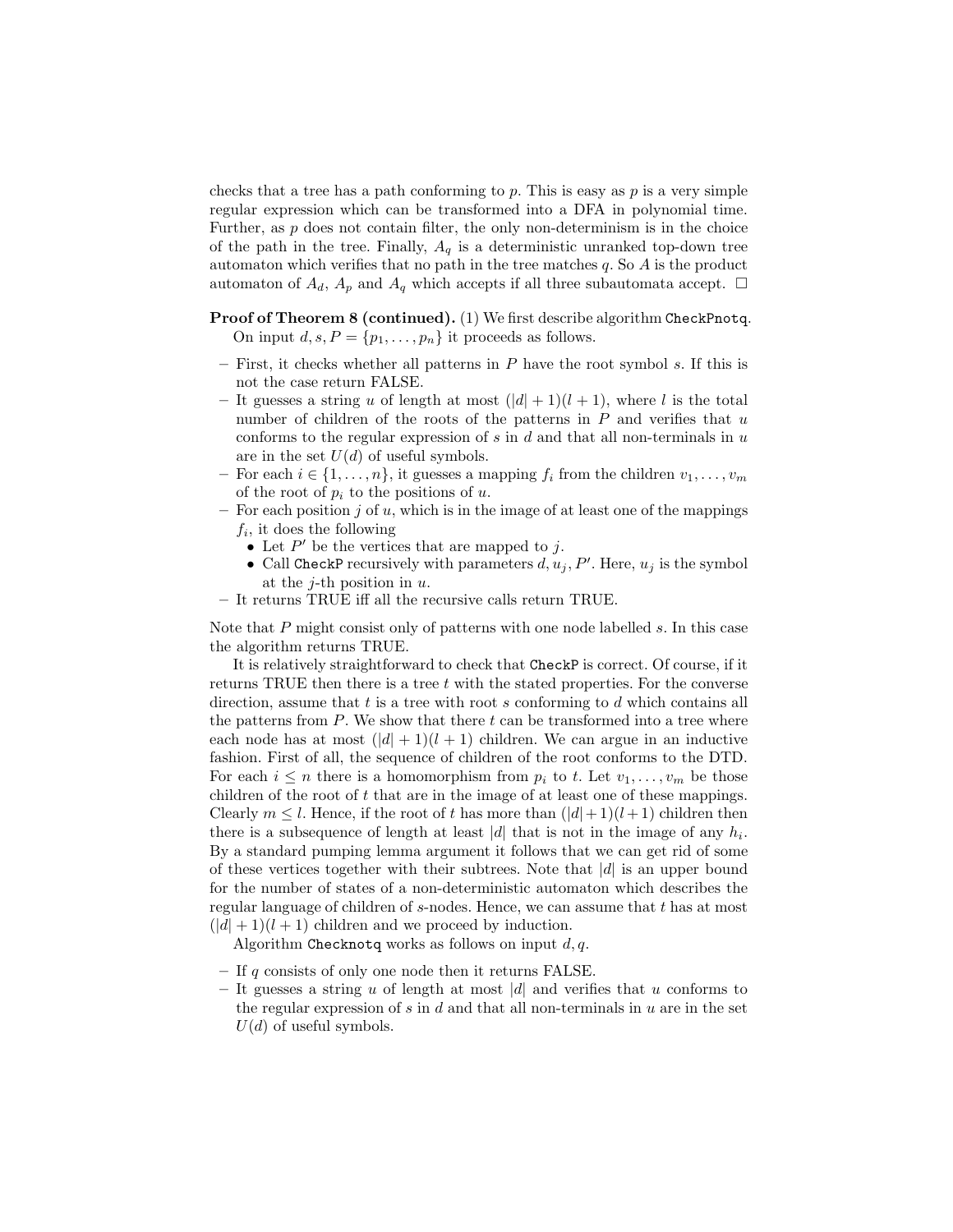– It guesses a child v of the root of q. Let  $q'$  be the pattern rooted at this child. If the label s' of v does not occur in u it returns TRUE. Otherwise it calls Checknotq with parameters  $d, q'$ .

(2–3) We use a reduction from 3SAT to the complement of the containment problem. Let  $\varphi = \bigwedge_{i=1}^k C_i$  be a CNF formula with variables  $x_1, \ldots, x_n$ . We construct a DTD d and expressions  $e, e_1, \ldots, e_k$  such that

 $\varphi$  is satisfiable iff  $e \nsubseteq e_1 | \cdots | e_k.$  (\*)

The DTD is defined as follows:  $d(r) = x_1 \cdots x_n$  and  $d(x_i) = \text{true}$  | false for every i. Define e as /r and, for every i,  $e_i$  as /r[ $x_i$ /true][ $x_{\ell}$ /false][ $x_m$ /true] when  $C_i$  is of the form  $(\neg x_j \lor x_\ell \lor \neg x_m)$ . Note that  $(*)$  holds. Further, the reduction goes through even when every / is replaced by //. This concludes the proof.  $\Box$ 

#### **Proof of Theorem 9 (continued)**

In the next two proofs we make use of a reduction from TWO-PLAYER CORridor tiling. This is the extension of corridor tiling, used in the proof of Theorem 6 (1), to two players. Let  $T = (D, H, V, b, \bar{t}, n)$  be a tiling system. Here, D is a finite set of tiles;  $H, V \subseteq D \times D$  are horizontal and vertical constraints, respectively;  $\bar{b}, \bar{t}$  are *n*-tuples of tiles; *n* is a natural number. There are two players (I and II) that place in turn tiles on an  $n \times N$  board. On this board the bottom row is tiled with  $b$ . Player I starts on the first square of the second row. Each player in turn places a tile on the next free square going from left to right and bottom to top. A player that puts down a tile not consistent with the already placed tiles immediately looses. If player I can achieve a tiling of which the top row is consistent with  $\bar{t}$  no matter how player II plays, then we say that player I has a winning strategy. It is well-known that it is exptime-complete to determine whether I has a winning strategy [5].

(2) We use the following DTD which defines all possible strategy trees. There is only one terminal symbol:  $#$ . The set of non-terminals consists of the start symbol S; two delimiters  $\mathcal{F}^1$  and  $\mathcal{F}^2$  separating different rows where the index indicates which player should place a tile; and, the symbols  $(d, k)$  where  $d \in D$ and  $k = 1, 2$  indicating which tile has been placed by which player. Let  $D =$  ${d_1,\ldots,d_m}$ . Then we define the productions of the DTD as follows: for every  $d \in D$ ,

$$
S \rightarrow (d_1, 1) + \cdots + (d_m, 1)
$$
  
\n
$$
(d, 1) \rightarrow (d_1, 2) \cdots (d_m, 2) + # + \$^2
$$
  
\n
$$
(d, 2) \rightarrow (d_1, 1) + \cdots + (d_m, 1) + # + \$^1
$$
  
\n
$$
\$^2 \rightarrow (d_1, 2) \cdots (d_m, 2)
$$
  
\n
$$
\$^1 \rightarrow (d_1, 1) + \cdots + (d_m, 1)
$$

Note that a derivation tree encodes a possible strategy tree (or game tree) for I. Indeed, tiles labeled with  $(d, 1)$  have all other tiles as children (indicating that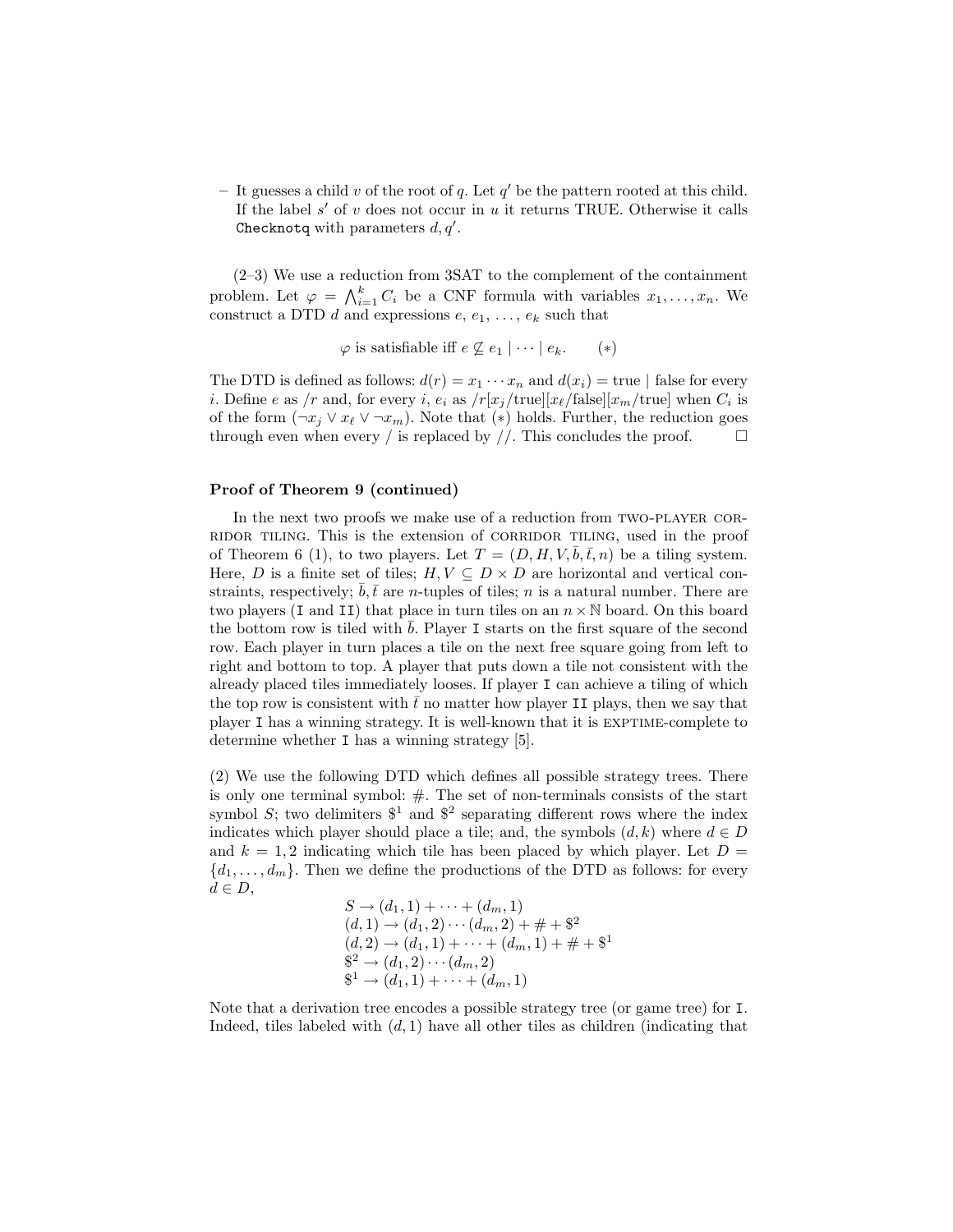I needs an answer for every choice of II, while tiles carrying a  $(d, 2)$  only have one child (indicating that I should have only one answer for every tile placed by II). As the bottom and the top row are fixed we do not represent them in the strategy trees. I.e., these trees only represent intermediate rows. We assume that the tiling consisting only of the top and bottom row is not valid. Therefore any strategy tree has to represent at least one row.

We have to check whether there is a tree encoding a valid strategy tree for I. If no such tree exists then I cannot win. To check whether a tree is a valid strategy tree, we have to verify whether the horizontal and vertical constraints are satisfied and whether every row has exactly  $n$  tiles. Actually, we will test for the converse. That is, we will construct a union of XPath expressions that select a tree when it does not encode a strategy for I.

More precisely, we construct an expression p such that  $\frac{|S|}{\# \subseteq p}$  iff player I has no winning strategy. We define

$$
p:=q_n \text{ tiles }|\bigcup_{(d,d')\not\in H}q_{d,d'}^H\mid \bigcup_{(d,d')\not\in V}q_{d,d'}^V\mid q_{\bar{b}}\mid q_{\bar{t}},
$$

where the expressions on the right hand side will be defined shortly. We use - to denote a big disjunction of expressions. Each of the above expressions identifies an error in the strategy tree. Hence, if every tree matches one of these expressions, every tree contains an error and no tree can be a valid strategy tree.

Note that, although the expressions under consideration do not have the wildcard available, the disjunction of all alphabet symbols defined by the grammar is a kind of wildcard as the DTD assures that no other symbols occur in the tree. In the rest of this proof, ∗ is an abbrevation for the expression that denotes the disjunction of all alphabet symbols defined by the grammar, and  $*$ <sup>i</sup> is an abbreviation for  $/\ast/\ast/\cdots/\ast$  (*i* times).

**Vertical Constraints are violated.** For every  $d, d' \in D$ ,

$$
q^V_{d,d'}:=\bigcup_{k,\ell=1,2}/{\rm i}\mathop{/\rm i}\nolimits(d,k)/*^{n+1}/{\rm i}\mathop{d',\ell})
$$

Further, define

$$
q_{\bar{b}} := \bigcup_{i=1}^n \bigcup_{k=1,2} \bigcup_{(b_i,d)\not\in V} \left/ S\right/ *^{i-1}/(d,k),
$$

checking the vertical constraints w.r.t.  $\bar{b}$ . Define

$$
q_{\bar{t}} := \bigcup_{k=1,2} \bigcup_{i=1}^n \bigcup_{(d,t_i)\not\in V} //(d,k) / *^{n-i}/\#,
$$

checking the vertical constraints w.r.t.  $\bar{t}$ .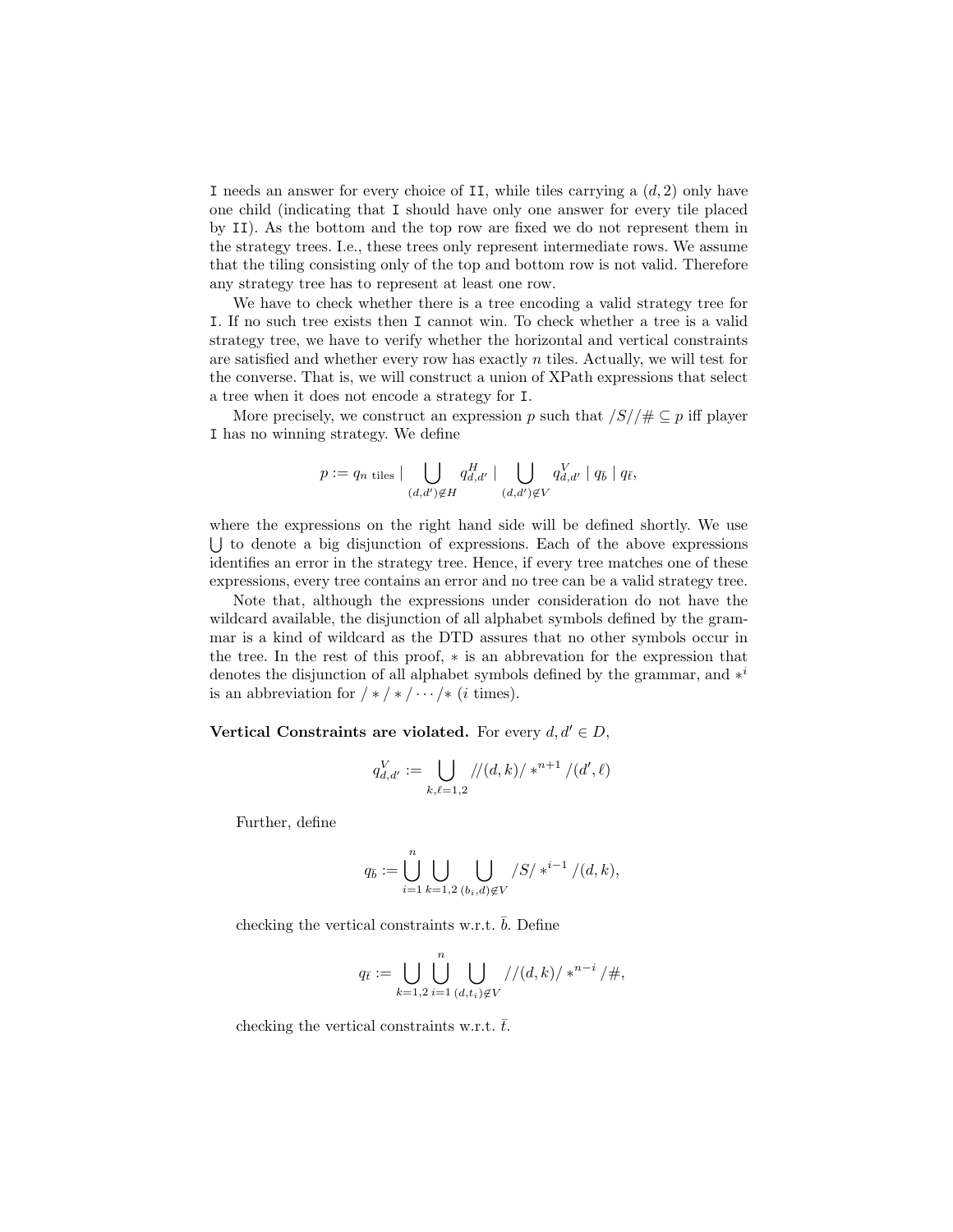**Horizontal Constraints are violated.** For every  $d, d' \in D$ ,

$$
p^H_{d,d'}:=\bigcup_{k,\ell=1,2} {/\!/} (d,k)/(d',\ell)
$$

**A row does not contain exactly** n **tiles.**

$$
q_{n \text{ tiles}} := D^{n+1} \mid \bigcup_{i=0}^{n-1} (\mathbb{S}^1 \mid \mathbb{S}^2 \mid S) / D^i / (\mathbb{S}^1 \mid \mathbb{S}^2 \mid \#)
$$

Here, D stands for the expression  $((d_1, 1) \mid \cdots \mid (d_m, 1) \mid (d_1, 2) \mid \cdots)$  $(d_m, 2)$  and  $D<sup>i</sup>$  stands for the expression  $/D / \cdots / D / (i \text{ times}).$ 

(3) The construction in this case is similar to the construction in (2). First of all, we define the expression  $q_{n}$  tiles slightly different in order to get rid of the inner disjunctions.

$$
q_n \text{ tiles} := \bigcup_{\substack{\sigma \in \{\$^1, \$^2, S\} \\ n-1}} \bigcup_{i=0}^m \bigcup_{\substack{\sigma \in \{8^1, \$^2, S\} \\ \sigma' \in \{8^1, \$^2, S\}}} \sigma / *^i / (d_i, j) \mid
$$

The expression of the first line matches if the symbol at distance  $n + 1$  from a delimiter  $\mathcal{F}^1$ ,  $\mathcal{F}^2$ , S is not a delimiter  $\mathcal{F}^1$ ,  $\mathcal{F}^2$ , #. The expression in the second line matches if delimiters occur in distance less than  $n + 1$ .

The outermost union can be handled by Lemma 1 of [16]. Of course, the DTD has to be adapted accordingly.  $\Box$ 

**Proof of Theorem 10.** We use a reduction from Post's Correspondence Problem (PCP) which is well-known to be undecidable [14]. An *instance* of PCP is a sequence of pairs  $(x_1, y_1), \ldots, (x_n, y_n)$ , where  $x_i, y_i \in \{a, b\}^*$  for  $i = 1, \ldots, n$ . This instance has a *solution* if there exist  $m \in \mathbb{N}$  and  $\alpha_1, \ldots, \alpha_m \in \{1, \ldots, n\}$ such that  $x_{\alpha_1} \cdots x_{\alpha_m} = y_{\alpha_1} \cdots y_{\alpha_m}$ .

We construct a DTD  $d$ , and two XPath expressions  $p_1$  and  $p_2$  such that  $p_1 \subseteq_d p_2$  iff the PCP instance has a solution.

We consider XML trees that are almost unary trees or, equivalently, simply strings. They are of the form  $u\$ r, where  $\frac{1}{2}$  is a delimiter and  $u, v$  are strings representing a candidate solution  $(x_{\alpha_1},\ldots,x_{\alpha_m};y_{\beta_1},\ldots,y_{\beta_m})$  for the PCP instance in a suitable way. To check whether such a candidate is indeed a solution, we roughly have to check whether

- 1.  $\alpha_i = \beta_i$  for each i, that is, corresponding pairs are taken; and
- 2. both strings are the same, that is, corresponding positions in  $x_{\alpha_1} \cdots x_{\alpha_m}$  and  $y_{\alpha_1} \cdots y_{\alpha_m}$  carry the same symbol.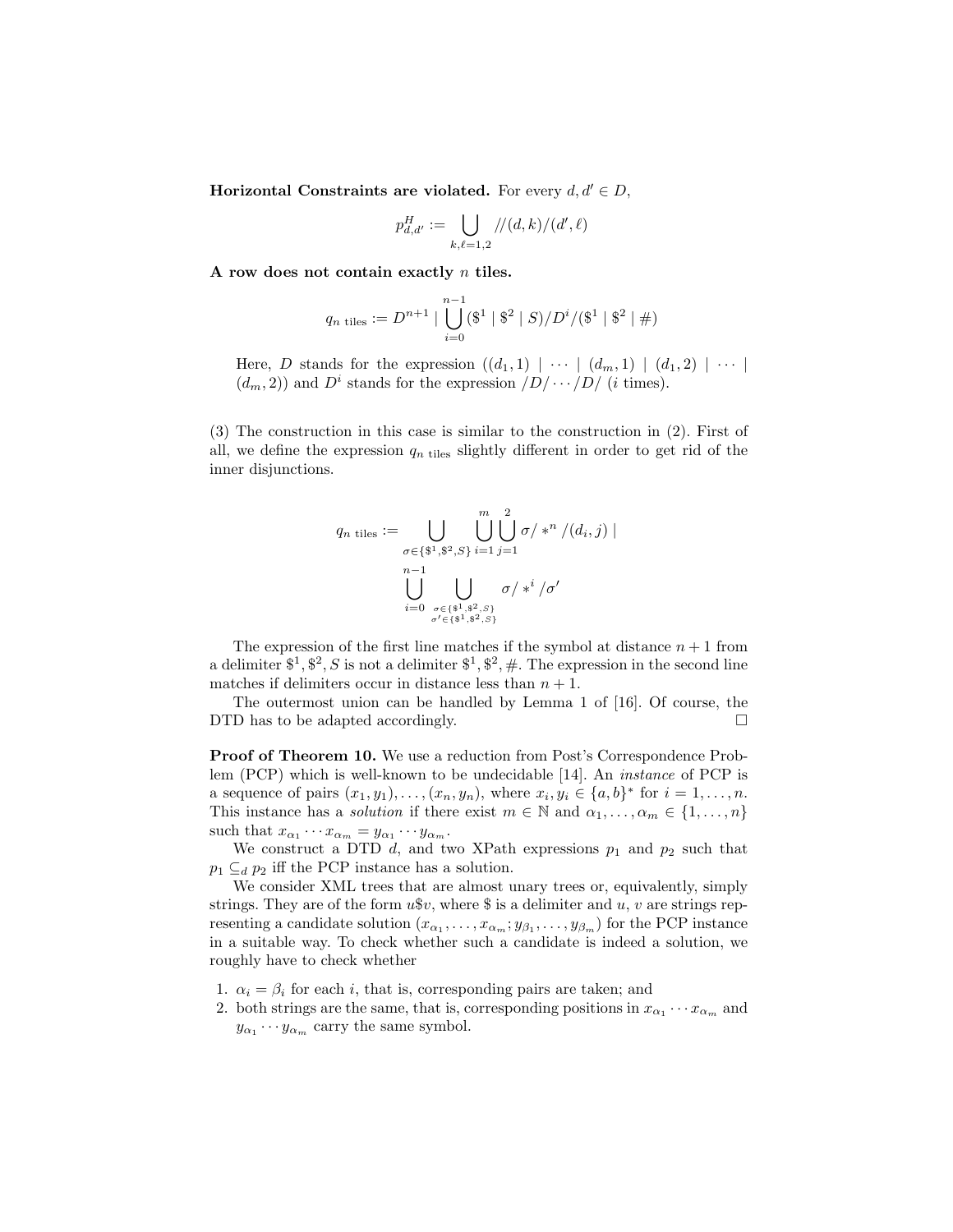To check the correspondences mentioned in (1) and (2), we make use of a double indexing system based on string-values.

We explain the intuition behind our reduction by means of a small concrete example.

*Example 19.* Consider the following PCP instance:

 $x_1 := ab \t y_1 := a$  $x_2 := b$   $y_2 := bb.$ 

We want to encode possible solutions  $x_1x_2; y_1y_2$  by means of an almost linear tree. Each  $x_1 = ab$ , for instance, will be represented by a block of the form



The structure of the block is determined by the labels of the right-descendants. Here, X indicates the beginning of a block;  $1(x)$  means that  $x_1$  is picked; and,  $a(x, 1, 1)$  b(x, 1, 2) encode that  $x_1$  is the string ab. More precisely,  $\sigma(x, i, j)$  encodes that the j-th position in the string  $x_i$  is  $\sigma$ . We need this involved encoding as we will define a DTD that can only produce valid sequences of blocks. The elements "block" and "position" make up the double index system as will become clear further on. Similarly,  $y_2$  is encoded by the block



We refer to blocks corresponding to encodings of an  $x_i$   $(y_i)$  as X-blocks (Yblocks). If a block corresponds to  $x_i$  or  $y_i$  the we say that its number is i.

The DTD defines trees of the form

 $S u \# v \&.$ 

where  $u$  is a sequence of X-blocks and  $v$  is a sequence of Y-blocks. To check that such a tree is indeed a solution we need to check that the block numbers of corresponding blocks are the same and that the values  $(a \text{ or } b)$  of corresponding positions in the output string are the same. To this end, we use the element types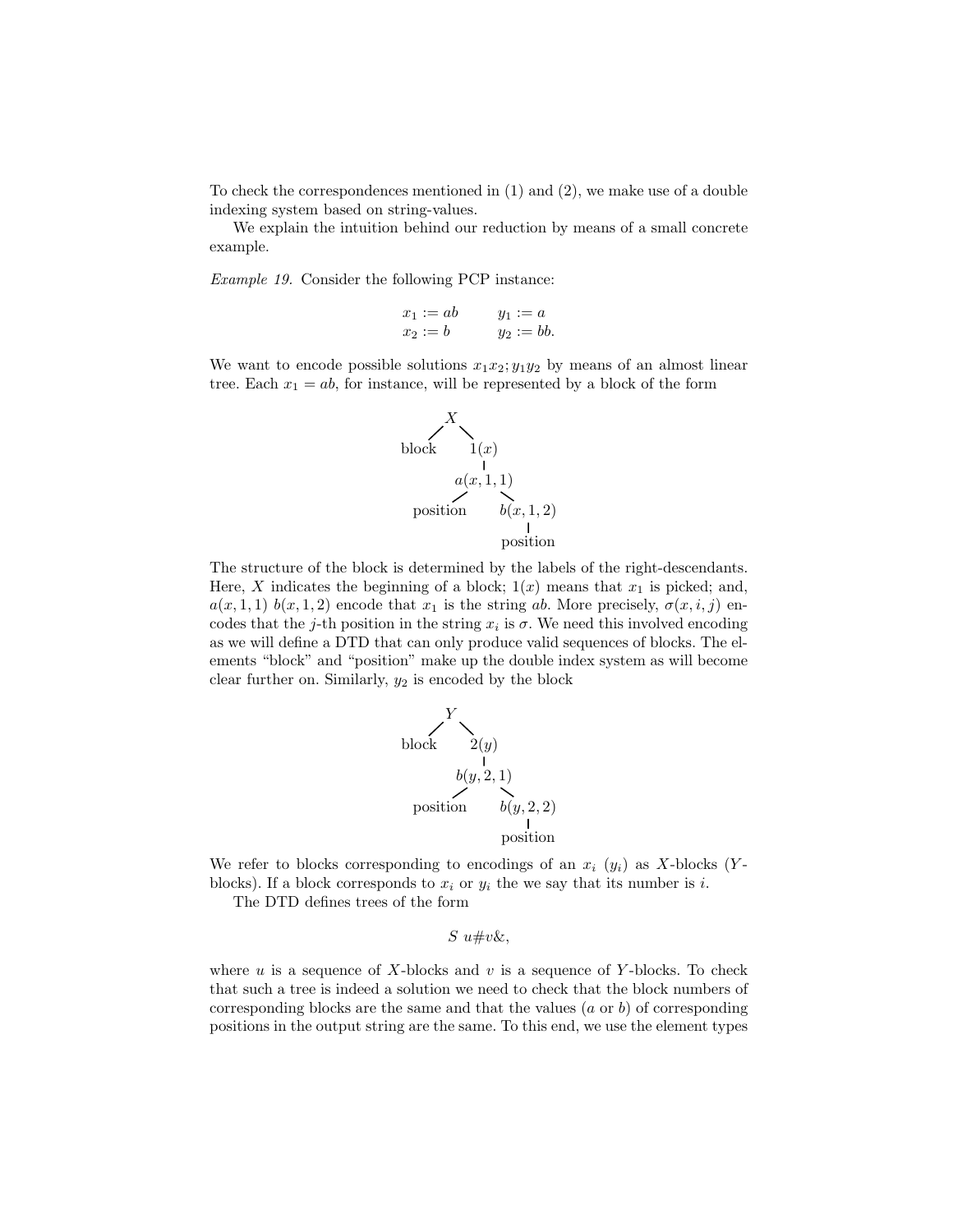*block* and *position*. The block element is associated to X and Y labeled nodes, the position element is associated to nodes labeled with  $\sigma(z, i, j)$  elements.

A correct encoding of the candidate solution  $x_1x_2; y_1y_2$  would be the following tree:



Here, the values of the *block* and *position* elements determines corresponding blocks and corresponding positions within the strings.

The DTD d which derives trees of such form is given by the following set of productions:

$$
S \rightarrow X
$$
  
\n
$$
X \rightarrow \text{block } 1(x) | \text{block } 2(x)
$$
  
\n
$$
1(x) \rightarrow a(x, 1, 1)
$$
  
\n
$$
a(x, 1, 1) \rightarrow \text{position } b(x, 1, 2)
$$
  
\n
$$
b(x, 1, 2) \rightarrow \text{position } X | \text{ position #}
$$
  
\n
$$
2(x) \rightarrow b(x, 2, 1)
$$
  
\n
$$
b(x, 2, 1) \rightarrow \text{position } X | \text{ position #}
$$
  
\n
$$
# \rightarrow Y
$$
  
\n
$$
Y \rightarrow \text{block } 1(y) | \text{block } 2(y)
$$
  
\n
$$
1(y) \rightarrow a(y, 1, 1)
$$
  
\n
$$
a(y, 1, 1) \rightarrow \text{position } Y | \text{ position &}
$$
  
\n
$$
2(y) \rightarrow b(y, 2, 1)
$$
  
\n
$$
b(y, 2, 1) \rightarrow \text{position } b(y, 2, 2)
$$
  
\n
$$
b(y, 2, 2) \rightarrow \text{position } Y | \text{ position &}
$$
  
\n
$$
& \rightarrow \varepsilon
$$
  
\n
$$
\text{block} \rightarrow \text{PCDATA}
$$
  
\nposition \rightarrow PCDATA

Of course, the schema does not ensure that the string-values of the nodes are defined as explained above. We will define a pattern that will select the root of each string iff this string is not a valid encoding or, if it is a valid encoding but does not represent a solution.

To define the DTD for the general case we introduce some notation, for  $i := 1, \ldots, n$ , let  $x_i := \sigma_1^i \cdots \sigma_{k_i}^i$  and  $y_i := \delta_1^i \cdots \delta_{\ell_i}^i$ . Further, define  $P(x_i)$  as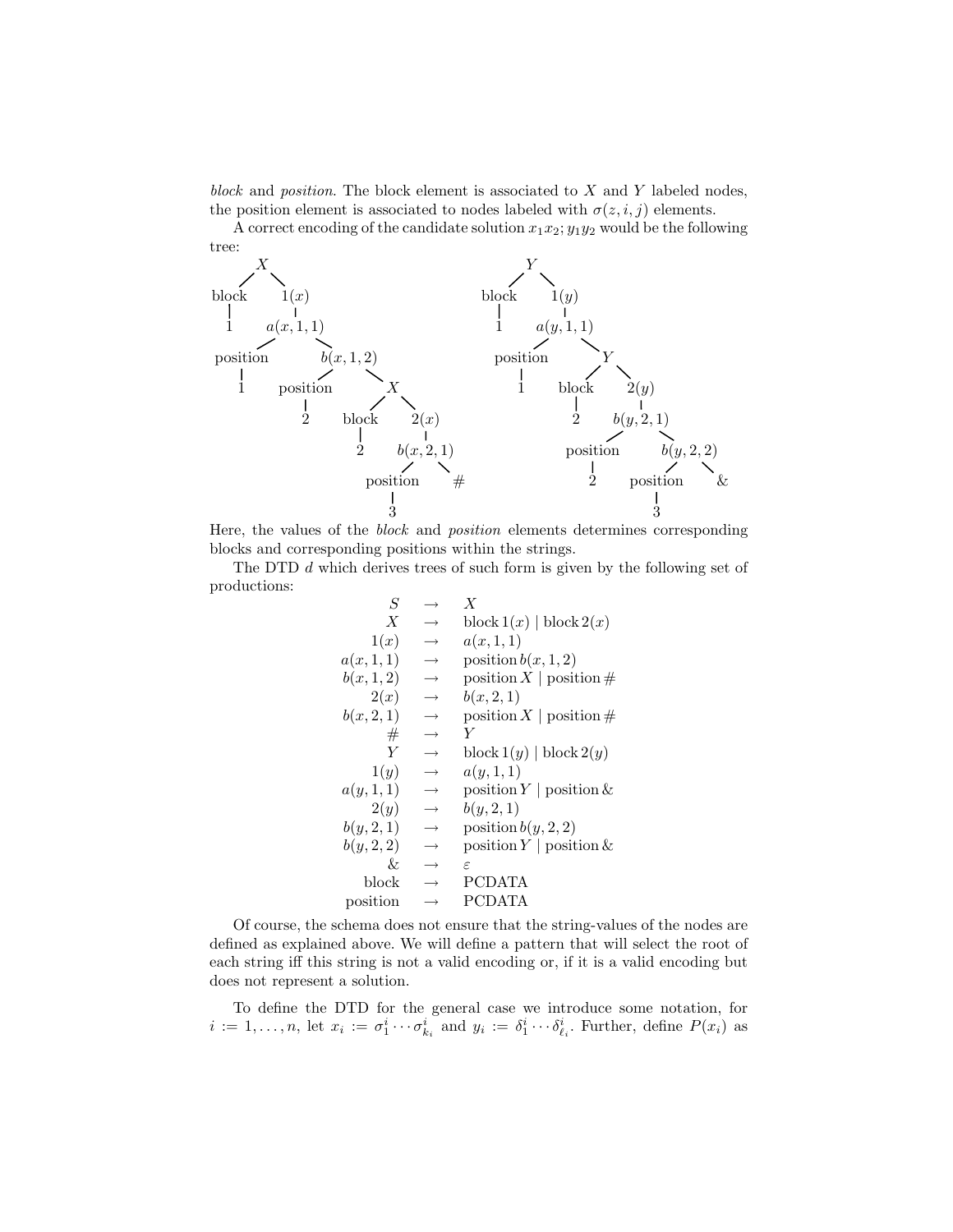the set of productions  $i(x) \to \sigma_1^i(x, i, 1)$ , and for  $j := 1, \ldots, k_i - 1, \sigma_j^i(x, i, j) \to$ position  $\sigma_{j+1}^i(x,i,j+1)$ , and  $\sigma_{k_i}^i(x,i,k_i) \to$  position X | position #. Analogously, let  $P(y_i)$  be the set of productions  $i(y) \to \delta_1^i(y, i, 1)$ , and for  $j := 1, \ldots, \ell_i - 1$ ,  $\delta^i_j(y, \tilde{i}, \tilde{j}) \to \text{position } \delta^i_{j+1}(y, \tilde{i}, j+1), \text{ and } \delta^i_{\ell_i}(y, \tilde{i}, \ell_i) \to \text{position } Y \mid \text{position } \&.$ 

The DTD d consists of the productions

 $S \longrightarrow X$  $X \longrightarrow \text{block } 1(x) | \dots | \text{block } n(x)$  $# \longrightarrow Y$  $Y \longrightarrow \text{block } 1(y) | \dots | \text{block } n(y)$  $\& \longrightarrow \varepsilon$ block  $\rightarrow$  PCDATA  $position \rightarrow PCDATA$ 

together with  $P(x_i)$  and  $P(y_i)$  for  $i = 1, \ldots, n$ . The start symbol is S.

Formally, a tree  $u \# v \&$  is *syntactically correct* if u and v contain the same number of blocks and it fulfills the following two conditions. For  $z \in \{u, v\}$ , let block(z) be the list consisting of the string-values of the block nodes in z and let position( $z$ ) be the list consisting of the string-values of the position nodes in z. Then it should be the case that  $block(u) = block(v)$  and  $position(u) =$ position $(v)$ .

A syntactically correct string u\$v& *represents a solution of the PCP instance*, iff the block numbers of corresponding blocks are the same and the values  $(a \text{ or } a)$ b) of corresponding positions in the output string are the same.

Let  $p_1$  be the XPath expression  $/S$  and let d be as above. We next construct  $p_2$  in such a way that it selects the root of an XML document if and only if it is *not* syntactically correct or does *not* represent a solution. Hence,  $p_2$  accepts all inputs and therefore  $p_1 \subseteq_d p_2$  if and only if the PCP instance has *no* solution.

The XPath expressions is a union of the following expressions. Each of them represents an error. In the following if z is the string abab then  $/z$  is a shorthand for  $\frac{a}{b}a^2$ . Further, denote the string generated from  $x_i(y_i)$  by  $\tilde{x}_i(\tilde{y}_i)$ .

1. The block index is wrong.

(a) the block value of the first  $X$  in  $u$  differs from the block value of the first  $Y$  in  $v$ :

$$
/S[\text{not}(X/\text{block} = //# / Y/\text{block})].
$$

(b) the block value of the last  $X$  in  $u$  differs from the block value of the last Y in v: for each  $i, j \in \{1, \ldots, n\}$  we have the XPath expression

$$
/S[\text{not}(//X[i(x)/\tilde{x}_i/\#]/\text{block} = //Y[j(y)/\tilde{y}_i/\&]/\text{block})].
$$

(c) two X-block values are the same:

$$
/S/\!/X[\text{block} = /\!/X/\text{block}]
$$

(d) two Y -block values are the same;

$$
/S/\!/Y[\text{block} = /\!/Y/\text{block}]
$$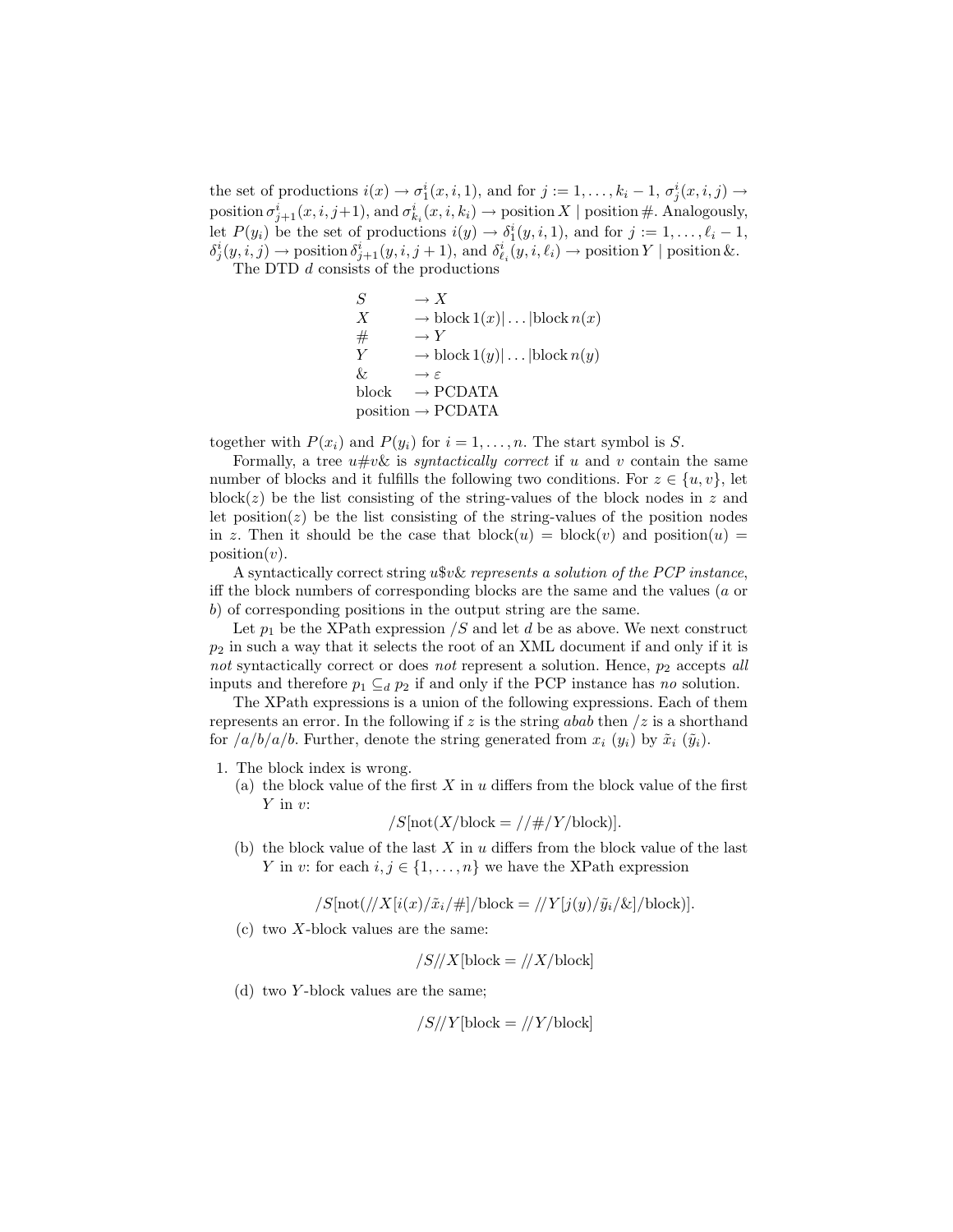(e) there is an  $X$ -block that does not occur as a  $Y$ -block:

 $/S[//X[not(block = //Y/block]]$ 

(f) there is an Y-block that does not occur as an X-block:

 $/S[//Y[not(block = /S//X/block]]$ 

(g) the indices in X are not successive: for all  $i \in \{1, \ldots, n\}$ 

$$
/S[//X[block>=i(x)/\tilde{x}_i/X/block]]
$$

(h) the indices in Y are not successive: for all  $j \in \{1, \ldots, n\}$ 

$$
/S[//Y[\text{block}>=j(y)/\tilde{y}_j/Y/\text{block}]]
$$

- 2. The position index is wrong. This is checked in an analogous fashion. In the next expressions we make use of the star. However, we can get rid of the star by having an expression for each possible match. Indeed, each star can only be matched by a symbol of the form  $i(z)$ ,  $\sigma(z, i, j)$  where  $i, j$  are numbers depending on the PCP instance,  $\sigma = a, b$ , and  $z = x, y$ .
	- (a) the first position in  $u$  differs from the first position in  $v$ :

$$
/S[\text{not}(\frac{X}{*} / * / * \text{position} = \frac{1}{4} / Y / * / * / \text{position}].
$$

(b) the last position in  $u$  differs from the last in  $v$ :

 $/S[{\rm not}(t]/*[\#]/{\rm position} = t/*[\&]/{\rm position})$ 

 $(c)$  two X-position values are the same:

$$
/S[\,]/*[position = //*/position[//\#]]]
$$

(d) two Y -position values are the same;

$$
/S[//\&///*[position = //*/position]]
$$

(e) there is an  $X$ -position that does not occur as an  $Y$ -position: for every  $\sigma_1, \sigma_2 \in \{a, b\}, i, j \in \{1, \ldots, n\}, i_1, i_2 \in \{1, \ldots, |x_i|\}, \text{ and } j_1, j_2 \in$  $\{1,\ldots,|y_j|\}$  we have the XPath expression:

$$
/S[/\!/\sigma_1(x,i_1,i_2)[not(\text{position} = //\sigma_2(y,j_1,j_2)/\text{position})]]
$$

(f) there is an  $Y$ -position that does not occur as an  $X$ -position: for every  $\sigma_1, \sigma_2 \in \{a, b\}, i, j \in \{1, \ldots, n\}, i_1, i_2 \in \{1, \ldots, |x_i|\}, \text{ and } j_1, j_2 \in$  $\{1,\ldots,|y_j|\}$  we have the XPath expression:

$$
/S[//\sigma_2(y,j_1,j_2)[not(\text{position} = /S//\sigma_1(x,i_1,i_2)/\text{position})]]
$$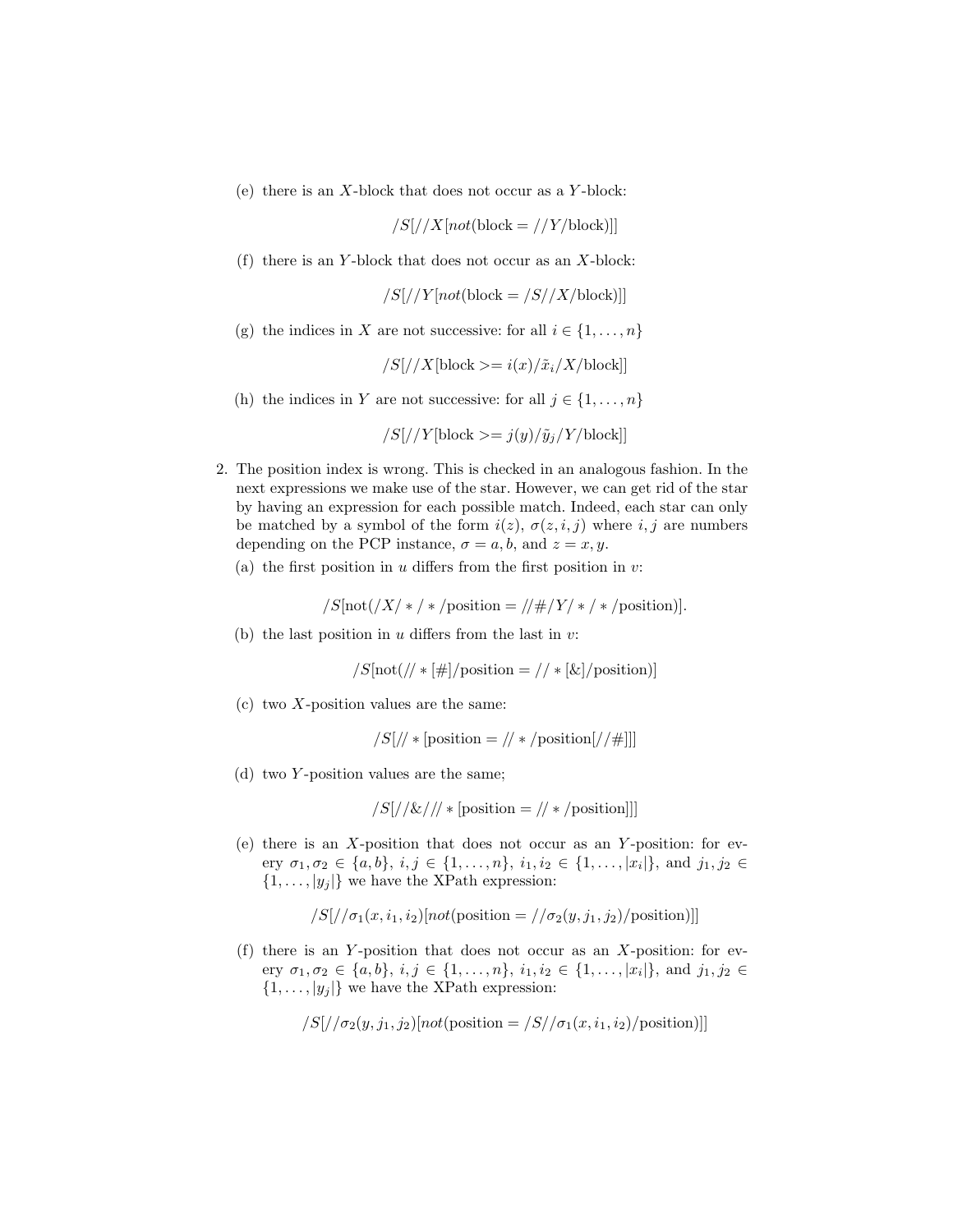- $(g)$  the position indices in X are not successive: we have to deal with several cases as the successive positions can occur in the same block or in successive blocks.
	- i. the X-positions occur in the same block for all  $i \in \{1, \ldots, n\}$  and  $k \in \{1, \ldots, |x_i| - 1\}$  we have the XPath expression

$$
/S/\!/X/i(x)/*^{k-1}
$$
 [position  $>=$  / \* /position].

ii. the X-positions occur in successive blocks for all  $i \in \{1, \ldots, n\}$  we have the XPath expression

$$
/S/\!/X/i(x)/*^{|x_i|-1}
$$
 [position  $> = X/*$  / position]

- $(h)$  the position indices in Y are not successive: similar.
- 3. w does not represent a solution:
	- (a) The block number for some block in  $u$  is different from the corresponding block in v: for all  $i, j \in \{1, ..., n\}$  with  $i \neq j$  we have the XPath expression

 $/S[//X[i(x)]/block = //Y[j(y)]/block]$ 

(b) The  $a/b$ -value for some  $\delta$  in u is different from the corresponding  $a/b$ value in v. Thereto, we have the following expressions: for all  $i, j \in$  $\{1,\ldots,n\}, k \in \{1,\ldots,|x_i|\}, \ell \in \{1,\ldots,|y_i|\}$ 

$$
/S[//a(x, i, k)/position = //#//b(y, j, \ell)/position]
$$

and

$$
/S[//b(x, i, k)/position = //#//a(y, j, \ell)/position]
$$

Clearly,  $w$  is not a solution iff one of the above conditions hold.

 $\Box$ 

**Lemma 20.** – *Containment testing for*  $XP($ *,*  $[$ *,*  $|$ *, <i>vars*) *is* CONP-hard.  $-$  *Containment testing for XP*(/, [], *vars*,  $\neq$ ) *is*  $\Pi_2^P$ -hard.

*Proof.* Let Q be a Boolean CQ of the form  $L_1, \ldots, L_n, x_1 \neq x_2, \ldots, x_{m-1} \neq$  $x_m$ . Before we define corresponding XP-expressions we first describe how we represent a database as a tree. Let **DB** be a database. The root is labeled with S and for every relation R in **DB** and every tuple  $(d_1, \ldots, d_n)$  in R it has a child labeled R with n attributes  $\mathcal{Q}_1, \ldots, \mathcal{Q}_n$ , where, for each i,  $\mathcal{Q}_i$  has the value  $d_i$ .

The XP pattern  $p_Q$  has the form  $/S[p_1] \cdots [p_n]$  where every  $p_i$  is obtained from  $L_i$  in the following way: if  $L_i$  is of the form  $R(y_1,\ldots,y_k)$  and the inequalities  $y_{i_1} \neq z_{j_1}, \ldots y_{i_r} \neq z_{j_r}$  occur in  $x_1 \neq x_2, \ldots, x_{m-1} \neq x_m$  then  $p_i$  is the pattern

$$
R[\$y_1 = @1] \cdots [\$y_k = @k][\$z_{j_1} \neq @i_1] \cdots [\$z_{j_r} \neq @i_r].
$$

We illustrate the construction with an example. For instance, if Q equals

$$
E(x, y), E(y, z), x \neq z
$$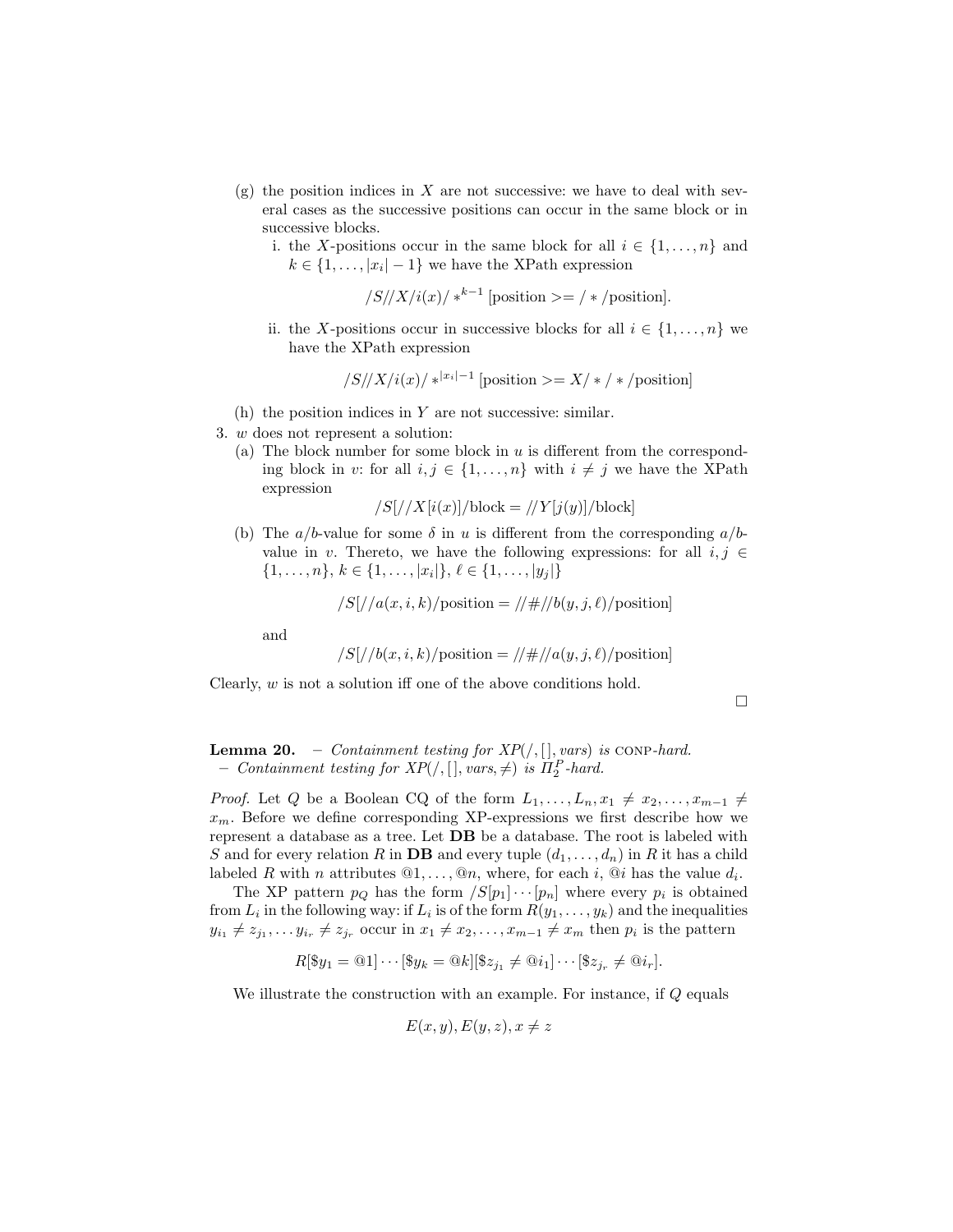then  $p_Q$  is

$$
/S[E[\$x = @1][\$y = @2][\$z \neq @1][E[\$y = @1][\$z = @2][\$x \neq @2]].
$$

As containment of CQs and CQs with inequality is hard for CONP and  $\Pi_2^P$ , respectively, it suffices to show that for all  $Q_1, Q_2, Q_1 \subseteq Q_2$  iff  $p_{Q_1} \subseteq p_{Q_2}$ .

Clearly, if  $Q_1 \not\subseteq Q_2$  then there is a database **DB** such that  $\overrightarrow{DB} \models \overrightarrow{Q_1}$  and **DB**  $\not\models$  **Q<sub>2</sub>**. Clearly,  $t_{DB}$ , as described above, matches  $p_{Q_1}$  but not  $p_{Q_2}$ .

Suppose that  $p_{Q_1} \not\subseteq p_{Q_2}$  and let t be the tree that matches  $p_{Q_1}$  but not  $p_{Q_2}$ . We then take the restriction of t that suffices to match  $p_{Q_1}$  and transform it into a database.  $\Box$ 

#### **Proof of Theorem 14 (continued)** We prove (a).

Let p and q be patterns and let  $p_1|...|p_m$  and  $q_1|...|q_n$  be the DNFs of p and q, respectively. Note that the disjuncts can again be represented as tree patterns, this time with additional constraints reflecting the equalities and inequalities between variables and attributes.

Clearly,  $p \not\subseteq q$  if and only if for some  $i, p_i \not\subseteq q$ . Hence, in proving (a) we can restrict to the case where  $p$  does not contain . Let  $A$  be the set of attributes that occur in  $p$  or  $q$ .

We call a tree t an A-canonical tree for  $(p, q)$  if the following conditions hold.

- The tree structure of t is obtained from the tree patterns of p by replacing each //-edge by two child edges with a new intermediate  $\#$ -labeled node where  $\#$  is a label not occuring in p or q. Note that the number of vertices of  $t$  is at most twice the number of vertices of the tree pattern of  $p$ .
- The attribute values in t are from the set  $\{0, \ldots, mk\}$ , where m is the number of vertices in  $t$  and  $k$  is the number of attributes in  $A$ .

Let  $S(p,q)$  denote the set of all A-canonical trees for  $(p,q)$ . Note that, as the data values are bounded by  $km = (|p| + |q|)m$  these trees can be encoded by strings of polynomial size.

We show next, that whenever  $p \not\subseteq q$  for a pattern p from  $\text{XP}(/, / /, []$ , vars,  $\neq$ ) and a pattern q from  $\text{XP}(/, / /, [ ], |, \text{vars}, \neq)$  then there is a tree  $t \in S(p, q)$  that matches  $p$  but not  $q$ .

Let therefore  $p \nsubseteq q$  be witnessed by a tree t' not necessarily from  $S(p,q)$ . Hence,  $t' \models p$  but  $t' \not\models q$ . Let e be a homomorphism from p to t'. Let  $a_1, \ldots, a_m$ be the pairwise different attribute values of the vertices in  $e(p)$ .

We construct the tree t as follows. Its structure is obtained from  $p$  as above by replacing //-edges with new nodes labeled  $#$ . We call a vertex v of t that is already in p an *original vertex* and write  $p(v)$  for its corresponding vertex in p. An original vertex v of t inherits its attribute values from  $e(p(v))$  as follows. If attribute b of  $e(p(v))$  has value  $a_i$  then v gets the attribute value i. The attributes of the other nodes get the value 0.

Let u and u' be (not necessarily distinct) original vertices in t and let b, b' be two attributes. Then the b-attribute of  $u$  is different from the b'-attribute of u' if and only if the b-attribute of  $e(p(u))$  is different from the b'-attribute of  $e(p(u'))$ .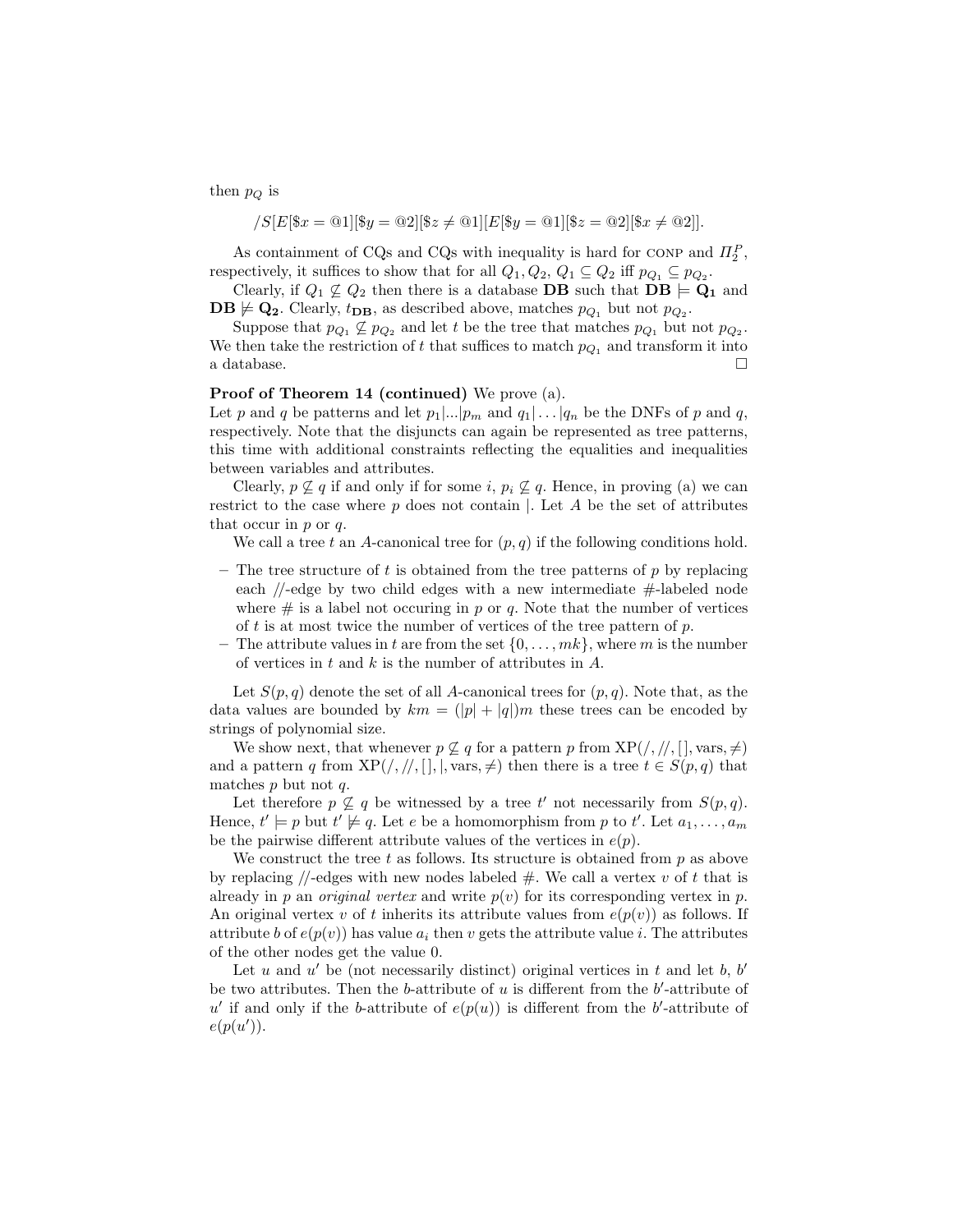Clearly,  $t \in S(p,q)$  and  $t \models p$  via the obvious homomorphism. It remains to show that  $t \not\models q$ . Assume otherwise. Hence, for some j,  $t \models q_i$ . Let e' be a homomorphism from  $q_j$  to t. As q does not contain the symbol  $\#$  and there are no wildcards, the image of  $q_j$  under  $e'$  only contains original vertices of t. As these vertices have the same relationships within each other as their corresponding vertices in  $t'$  we can conclude that  $t'$  also matches  $q_i$  via the homomorphism  $e \circ p \circ e'$ , the desired contradiction. This concludes the proof of (a).

**Proof of Theorem 15.** Again the reduction is from PCP. The structure of the proof is similar to the proof of Theorem 10. We only mention the differences and make use of the notation introduced in the latter proof. The crucial difference is that the double index system is no longer encoded by the string-values of *elements* but by the values of attributes. Indeed, the *elements* block and position in the proof of Theorem 10 are now attributes. We first describe a construction which still needs the presence of a DTD. Eventually, we will explain how we can get of the DTD. Our DTD will define *strings* of the form  $S u \# v \&$ . For instance, the candidate solution  $x_1x_2; y_1y_2$  of Example 19 will be represented as follows:

|          |  | $S \ X \ 1(x) \ a(x,1,1) \ b(x,1,2) \ X \ 2(x) \ b(x,2,1) \ \#$   |  |  |  |
|----------|--|-------------------------------------------------------------------|--|--|--|
| block    |  |                                                                   |  |  |  |
| position |  |                                                                   |  |  |  |
|          |  | $Y = 1(y) - a(y, 1, 1) - Y = 2(y) - b(y, 2, 1) - b(y, 2, 2) - \&$ |  |  |  |
| block    |  |                                                                   |  |  |  |
| position |  |                                                                   |  |  |  |

So we have the DTD  $D$  which consists of the productions

$$
S \to X
$$
  
\n
$$
X \to 1(x) | \dots | n(x)
$$
  
\n
$$
\# \to Y
$$
  
\n
$$
Y \to 1(y) | \dots | n(y)
$$
  
\n
$$
\& \to \varepsilon
$$

together with  $P(x_i)$  and  $P(y_i)$  for  $i = 1, \ldots, n$ . Here,  $P(x_i)$  consists of the productions  $i(x) \rightarrow \sigma_1^i(x, i, 1)$ , and for  $j := 1, \ldots, k_i-1, \sigma_i^i(x, i, j) \rightarrow \sigma_{i+1}^i(x, i, j+1)$ , and  $\sigma_{k_i}^i(x, i, k_i) \to X \mid \#$ .  $P(y_i)$  is defined analogously. The start symbol is S. Every X and Y has an attribute *block*; every a and b has an attribute *position*. The XPath expression  $p_1$  is again  $/S$  while  $p_2$  is a union of expressions each of which identifies an error.

- 1. The block index is wrong.
	- (a) the block value of the first  $X$  in  $u$  differs from the block value of the first  $Y$  in  $v$ :

$$
/S/X[\$d = \textcircled{a}block]/\#/Y[\$d \neq \textcircled{a}block].
$$

(b) the block value of the last  $X$  in  $u$  differs from the block value of the last Y in v: for each  $i, j \in \{1, ..., n\}$  we have the XPath expression

$$
/S/\!/X[\$d = \textcircled{a}block]/i(x)/\tilde{x}_i/\#/\!/Y[\$d \neq \textcircled{b}block]/j(y)/\tilde{y}_i\&
$$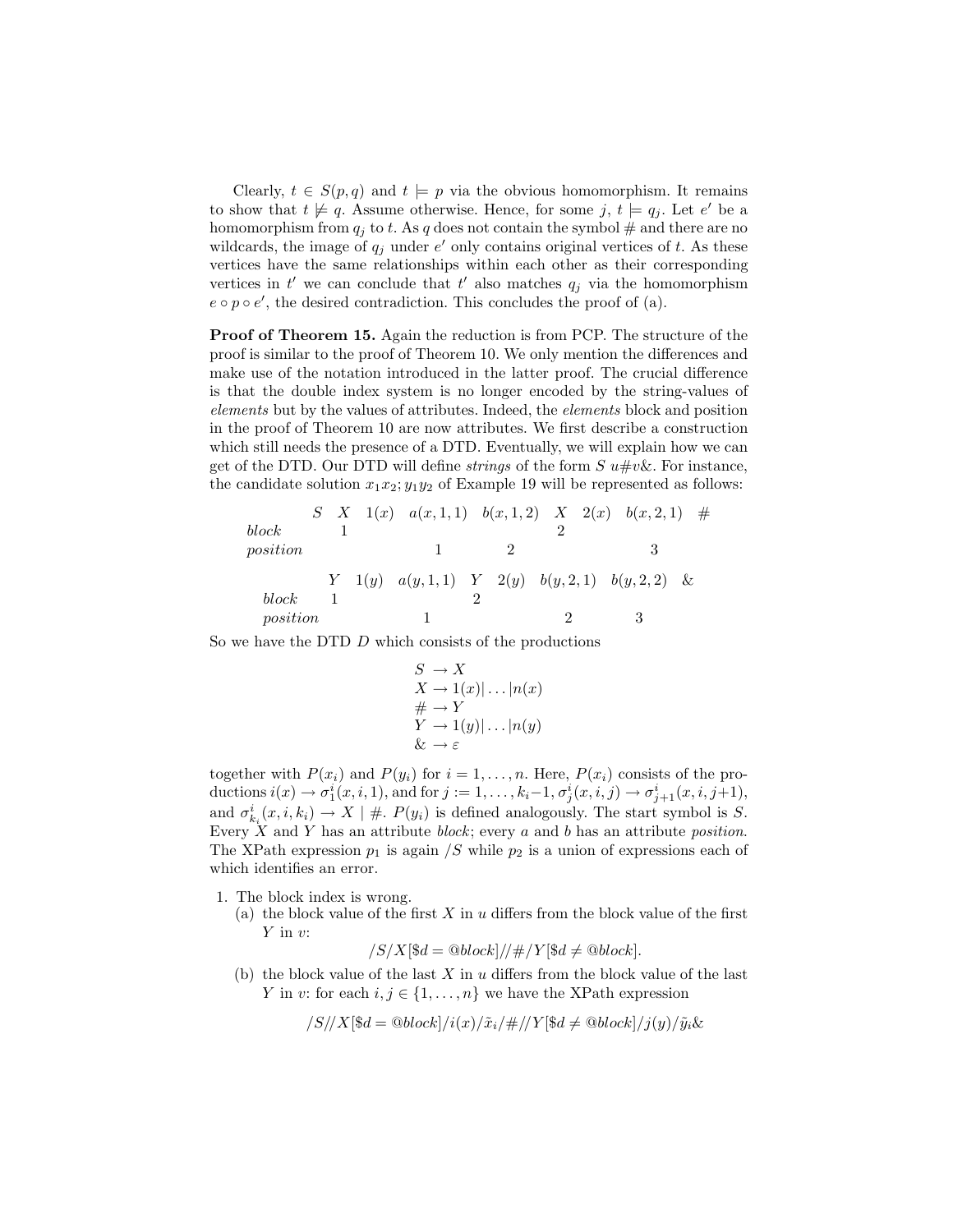$(c)$  two X-block values are the same:

$$
/S//X[\$d = @block]//X[\$d = @block]//\#
$$

(d) two Y -block values are the same;

$$
/S/\!/\#/\!/Y[\$d = @block]/\!/Y[\$d = @block]
$$

(e) two successive X-block values are not successive in v: for all  $i, j \in$  $\{1,\ldots,n\}$  we have the XPath expression  $/S/\!/X[\$d = \textcircled{a}block]/i(x)/\tilde{x}_i/X[\$e = \textcircled{b}block]/i$ 

$$
\#//Y[\$d = @block]/j(y)/\tilde{y}_j/Y[\$e \neq @block].
$$

- 2. The position index is wrong. This is done in an analogous fashion.
	- (a) the first position in  $u$  differs from the first position in  $v$ :

$$
/S/X/* /* [\$d = @position]/Y/* /* [\$d \neq @position].
$$

(b) the last position in  $u$  differs from the last in  $v$ :

$$
/S//*\left[ \$d=\textcircled{qposition} \right] / \# //*\left[ \$d\neq \textcircled{qposition} \right] / \&
$$

(c) two X-position values are the same:

$$
/S/\!/\ast [\$d = @position]/\!/\ast [\$d = @position]/\!/\#
$$

(d) two Y -position values are the same;

$$
|S|/\#/| * [\$d = @position]/| * [\$d = @position]
$$

- (e) two successive X-position values are not successive in  $v:$  we have to deal with several cases as the successive positions can occur in the same block or in successive blocks.
	- i. the X-positions occur in the same block, the Y -positions occur in the same block: for all  $i, j \in \{1, ..., n\}, k \in \{1, ..., |x_i| - 1\}, \ell \in$  $\{1,\ldots,|y_j|-1\}$  we have the XPath expression

$$
/S/\!/X/i(x)/*^{k-1}/*[\$d = @position]/*[\$e = @position]
$$
  

$$
/\!/Y/j(y)/*^{k-1}/*[\$d = @position] /*[\$e \neq @position]
$$

ii. the  $X$ -positions occur in successive blocks, the  $Y$ -positions occur in the same block: for all  $i, j \in \{1, ..., n\}, \ell \in \{1, ..., |y_j| - 1\}$  we have the XPath expression

$$
/S//X/i(x) \mid *^{|x_i|-1} \mid * [\$d = @position]/X \mid * \mid *\text{[$e = @position]}
$$
  

$$
//Y/j(y) \mid *^{l-1} \mid * [\$d = @position] \mid * [\$e \neq @position]
$$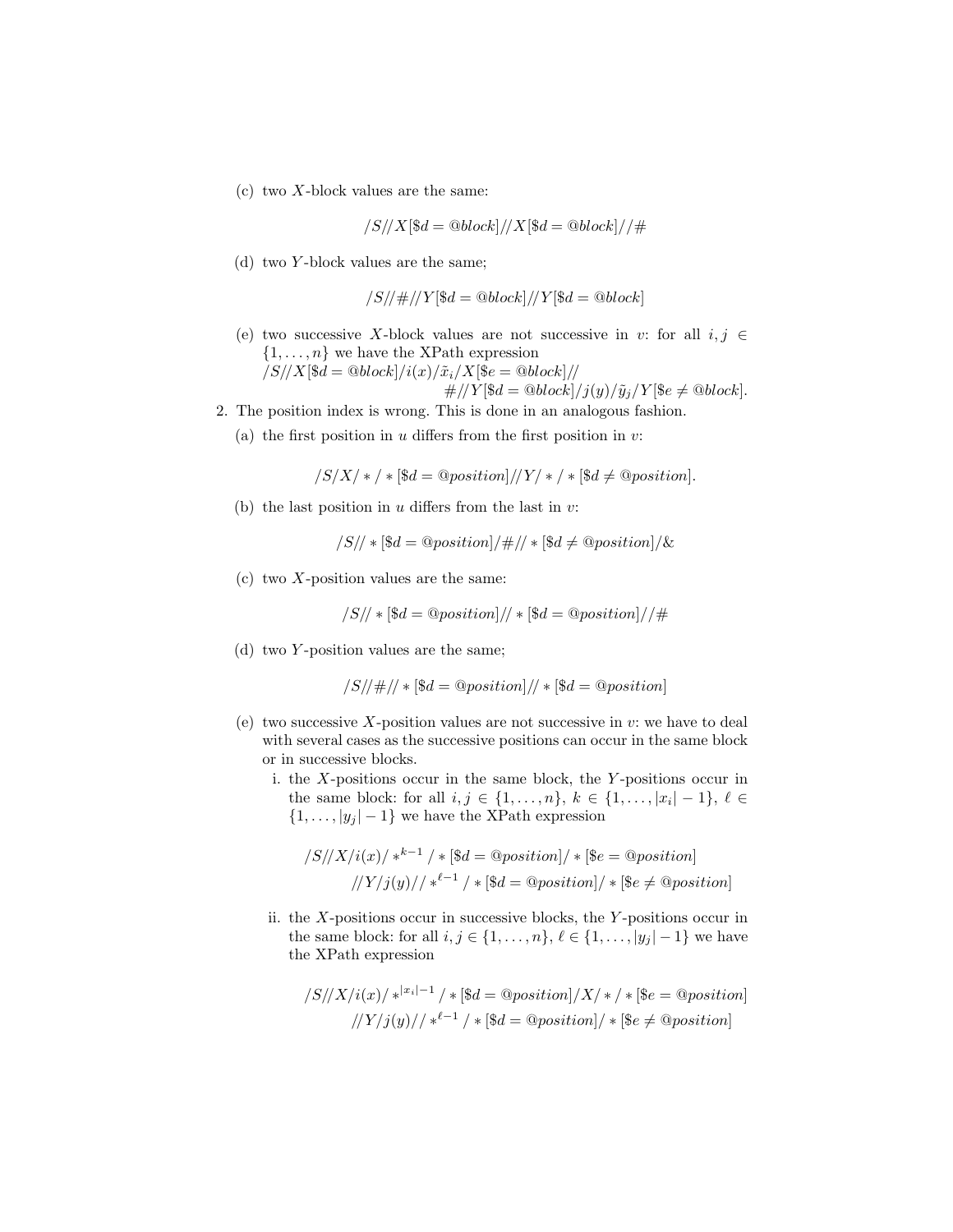iii. the  $X$ -positions occur in the same block, the  $Y$ -positions occur in successive blocks: for all  $i, j \in \{1, \ldots, n\}, k \in \{1, \ldots, |x_i| - 1\}$  we have the XPath expression

$$
/S//X/i(x)/*^{k-1}/* [\$d = @position]/* [\$e = @position]
$$
  

$$
//Y/j(y) // *^{|y_j|-1} /* [\$d = @position] / Y/* (* [\$e \neq @position]
$$

iv. the  $X$ -positions occur in successive blocks, the Y-positions occur in successive blocks: for all  $i, j \in \{1, ..., n\}$  we have the XPath expression

$$
/S//X/i(x) \mid *^{|x_i|-1} / * [\$d = @position]/X \mid * \mid *\$e = @position]
$$
  

$$
//Y/j(y) \mid *^{|y_j|-1} / * [\$d = @position]/Y \mid * \mid *\$e \neq @position]
$$

- 3. w does not represent a solution:
	- (a) The block number for some block in  $u$  is different from the corresponding block in v: for all  $i, j \in \{1, ..., n\}$  with  $i \neq j$  we have the XPath expression

$$
/S//X[\$d = \textcircled{block} //i(x) //Y[\$d = \textcircled{block} //j(y)
$$

(b) The  $a/b$ -value for some  $\delta$  in u is different from the corresponding  $a/b$ value in v. Thereto, we have the following expressions: for all  $i, j \in$  $\{1,\ldots,n\}, k \in \{1,\ldots,|x_i|\}, \ell \in \{1,\ldots,|y_i|\}$ 

$$
/S//a(x, i, k)[\$d = @position]/\#//b(y, j, \ell)[\$d = @position]
$$

and

$$
/S//b(x, i, k)[\$d = @position]/\#//a(y, j, \ell)[\$d = @position]
$$

Clearly, w is not a solution iff one of these conditions holds.

It remains to show how to get rid of the DTD. In the proof of Theorem 10 we needed negation to express that a certain node can *not* have a certain label. Of course, when labels come from a finite alphabet we do not need explicit negation  $(c.f., the proof of Theorem 6(2)).$  For this reason, we encode labels of nodes by equality types of attribute values. So, let  $L := \ell_1, \ldots, \ell_m$  be an enumeration of all the labels we need. Every node has m attributes  $a_1, \ldots, a_m$ . If for a node,  $j > 1$  is the smallest number such that the value of  $a_1$  equals the value of  $a_j$  then the node is considered as labeled with  $\ell_j$  (when all attributes are different, then the node is considered as labeled with  $a_1$ ). One can match a node labeled with  $\ell_j$  by checking the corresponding equality type: for instance, by the expression

$$
*[\$x_1 = @a_1][\$x_2 \neq @a_1] \cdots [\$x_{j-1} \neq @a_1][\$x_j = @a_1][\$x_2 = @a_2] \cdots [\$x_{j-1} = @a_{j-1}].
$$

Clearly, when using this approach we can express that a certain node is not labeled by a certain label. For every rule  $a \rightarrow b_1 \mid \cdots \mid b_k$  in the DTD we